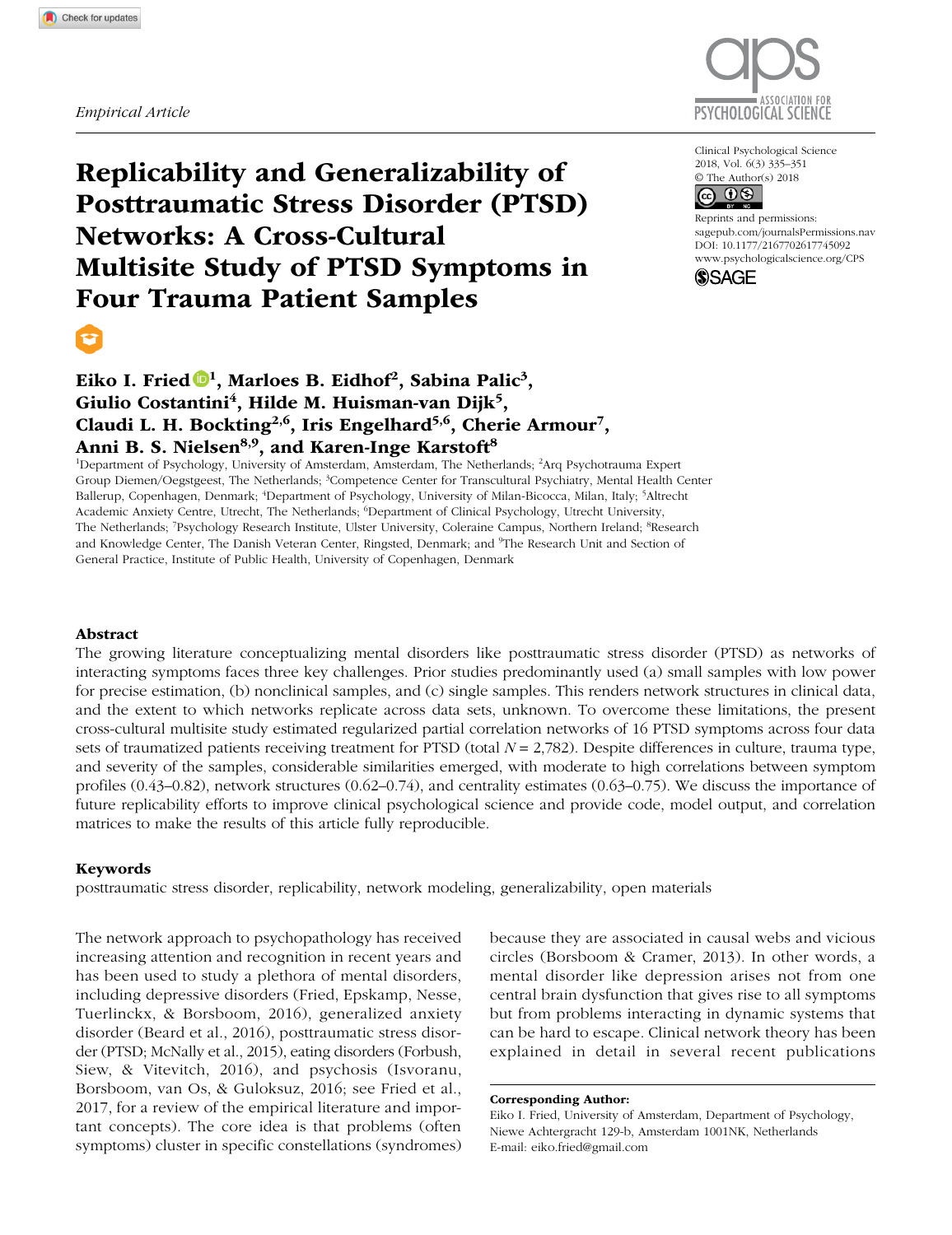(Borsboom, 2017; Cramer, Waldorp, van der Maas, & Borsboom, 2010; Hayes, Yasinski, Ben Barnes, & Bockting, 2015; McNally, 2016), and we will refrain from reiterating it here in more detail.

These theoretical insights have led to the recent development of psychometric models, often referred to by the umbrella term *network models* (Bringmann et al., 2013; Epskamp & Fried, 2017; van Borkulo et al., 2014). The aim of these models is to estimate network structures of psychological variables from between-subjects or within-subjects data. Network models are largely exploratory and data driven, and although they use tools such as regularization to avoid overfitting data (Friedman, Hastie, & Tibshirani, 2008), it is presently unclear whether the findings from these network models replicate across different data sets, a question especially relevant considering the recent attention to replicability in psychology (Open Science Collaboration, 2015; Tackett et al., 2017). Quite appropriately, researchers working with network models have questioned whether we are about to face a replicability crisis in this newly developing field and what can be done to avoid it (Epskamp, Borsboom, & Fried, 2017; Forbes, Wright, Markon, & Krueger, 2017a; Fried & Cramer, 2017). One important way forward is to routinely test and report the precision of statistical parameters derived from network models, which can safeguard against overinterpretation. To give one example, if edges A—B and C—D have weights (connection strengths) of 0.7 and 0.5, respectively, it is unclear whether the first edge is meaningfully or significantly stronger than the second without testing the precision of these parameters, for example, by obtaining confidence intervals around the parameter estimates via bootstrapping routines (Epskamp, Borsboom, & Fried, 2017; Fried & Cramer, 2017). A second way forward is to empirically test whether network structures generalize across different data sets. This article, for the first time, investigates this question across four clinical data sets of patients receiving treatment for PTSD.

Network models were implemented only recently in the field of PTSD research (McNally et al., 2015) and have been used in at least 11 articles since (Afzali, Sunderland, Batterham, et al., 2017; Afzali, Sunderland, Teesson, et al., 2017; Armour et al., 2016; Birkeland & Heir, 2017; Bryant et al., 2017; Frewen, Schmittmann, Bringmann, & Borsboom, 2013; Knefel, Tran, & Lueger-Schuster, 2016; Mitchell et al., 2017; Spiller et al., 2017; Sullivan, Smith, Lewis, & Jones, 2016). Overall, we identify three specific challenges in the prior literature of PTSD symptom networks that we aim to address in this article. First, PTSD network studies estimated networks in one sample only, and it is unclear how the results generalize across populations of different cultures, trauma types, or different levels of clinical severity (Marsella, Matthew, Friedman, Gerrity, & Scurfield, 1996). Replicability efforts across PTSD data sets are especially relevant given that trauma reactions are heterogeneous, and different trauma types are associated with different symptom profiles (Kelley, Weathers, McDevitt-Murphy, Eakin, & Flood, 2009). Forbes, Wright, Markon, and Krueger (2017b) argued recently that the results of network models estimated in single PTSD data sets do not seem to be highly consistent across studies. This aligns well with the fact that factoranalytic methods applied to PTSD symptom data have yielded conflicting results about the optimal factor structure (Armour, Műllerová, & Elhai, 2015).<sup>1</sup> This apparent lack of consistent results strongly warrants replicability investigations. Second, only a few PTSD network articles featured large samples (Bryant et al., 2017; Mitchell et al., 2017); most publications are based on comparably small populations with only about 200 participants (Armour et al., 2016; Birkeland & Heir, 2017; Knefel et al., 2016; Spiller et al., 2017). Given that network models require the estimation of many parameters and that these models need considerable power to reliably detect small coefficients (Epskamp, Borsboom, & Fried, 2017; Epskamp & Fried, 2017), investigations of larger data sets are needed. Third, studies have applied network models to PTSD symptom data in only community (e.g., Afzali, Sunderland, Batterham, et al., 2017; Afzali, Sunderland, Teesson, et al., 2017; Sullivan et al., 2016) or subclinical/mixed samples (e.g., Armour et al., 2016; Bryant et al., 2017; Knefel et al., 2016; McNally et al., 2015; Mitchell et al., 2017). The network structure in clinical samples—arguably the most relevant level of observation if we take network theory seriously—is presently unknown. All three limitations are acknowledged as crucial challenges in the recent literature (Bryant et al., 2017; Epskamp, Borsboom, & Fried, 2017; Fried & Cramer, 2017).

Our cross-cultural, multisite study addresses these three points by investigating the similarities and differences of network structures of PTSD symptoms in four moderate to large data sets of traumatized patients receiving treatment for PTSD with different index trauma types, including civilian-, refugee-, combat-, postwar offspring-, and professional duty-related trauma. The article makes two additional contributions. First, we use a recently developed network estimation technique to jointly estimate symptom networks across the four data sets based on the fused graphical lasso (FGL) that can lead to a more accurate estimation of network structures than estimating networks individually (Costantini et al., 2017; Danaher, Wang, & Witten, 2014). The FGL improves network estimates by exploiting similarities among different groups where such similarities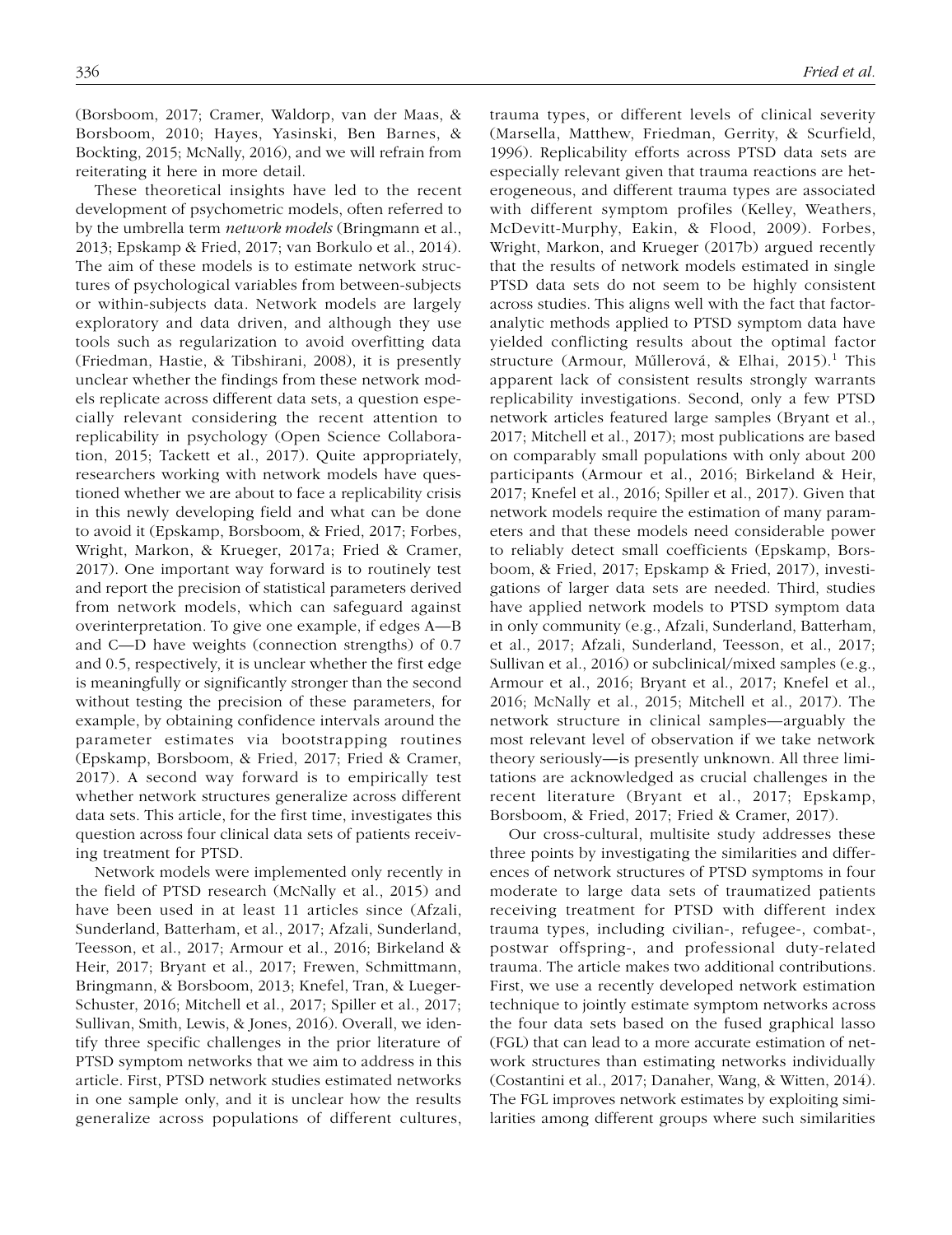|                               | Sample 1                      | Sample 2                      | Sample 3                      | Sample 4<br>Treatment-seeking<br>refugees |  |
|-------------------------------|-------------------------------|-------------------------------|-------------------------------|-------------------------------------------|--|
| Description                   | Treatment-seeking<br>patients | Treatment-seeking<br>patients | Treatment-seeking<br>soldiers |                                           |  |
| Data collected in             | <b>Netherlands</b>            | <b>Netherlands</b>            | Denmark                       | Denmark                                   |  |
| Patients $(N)$                | 526                           | 365                           | 926                           | 965                                       |  |
| Age $[M$ (range)]             | $47(17-74)$                   | $35.6(18-61)$                 | $36.2(21-76)$                 | NA (18-79)                                |  |
| Females $(\%)$                | 35.9                          | 72.1                          | 5.2                           | 42                                        |  |
| (Probable) PTSD diagnosis (%) | 67.7                          | 100                           | 59.3                          | 100                                       |  |
| Symptom severity $[M(SD)]$    | 2.76(0.66)                    | 2.70(0.58)                    | 2.36(0.77)                    | 3.21(0.42)                                |  |

Table 1. Demographics of Four Clinical Samples of Traumatized Patients Receiving Treatment

Note: NA = not available; PTSD = posttraumatic stress disorder. Mean age of participants in Sample 4 is unknown; patients were not asked about specific age (only age categories). The majority of patients (41%) were in the age range of 40 to 49 years.

emerge; otherwise, networks are estimated independently. Second, although we cannot share the data sets themselves, the Supplemental Material available online includes all R code, model output, descriptive statistics, and correlation matrices of the data sets. Network models (like factor models) in ordinal and continuous data can be estimated on the basis of the correlation matrix and do not require the raw data as model input, which makes the results of this article fully reproducible and allows for future investigations of the clinical data sets we analyzed here.

# Method

## *Participants*

We analyzed four samples of traumatized patients receiving treatment (total  $N = 2,782$ ). Characteristics of the four samples are depicted in Table 1; details can be found in the Supplemental Material. All patients were assessed for the presence of PTSD symptoms before treatment or within 3 months of starting treatment.

The first sample consisted of 526 traumatized patients who were enrolled at Arq, a Dutch mental health center specializing in treatment of patients with severe psychopathology and a history of complex psychotraumatology like war, persecution, profession-related traumatic events, and other complex traumatic events. The sample consisted of refugees (36%), patients traumatized during the course of professional duty (soldiers and police officers; 24%), postwar generation offspring (24%), and victims of other human violence (16%). All patients were assessed with the Harvard Trauma Questionnaire (HTQ; Mollica et al., 1992), a self-report instrument, as part of the routine diagnostic procedure for all patients who were referred for treatment. Using a cutoff score of 2.5 (average HTQ symptom on a scale of 1–4), 67.7% of this sample had probable PTSD. Data were collected between 2001 and 2015.

Sample 2 consisted of 365 traumatized patients from Altrecht Academic Anxiety Centre, a Dutch outpatient clinic specializing in treatment of anxiety and related disorders encompassing various trauma types. As part of the routine diagnostic procedure, all patients filled out the Posttraumatic Stress Symptom Scale Self-Report (PSS-SR; Foa, Cashman, Jaycox, & Perry, 1997) and were interviewed by a trained clinician using the Structured Clinical Interview for *DSM–IV* Axis I Disorders (SCID). All participants included in this study had a diagnosis of PTSD according to the SCID. Data collection took place between 2008 and 2016.

The third sample consisted of 926 previously deployed Danish soldiers receiving treatment for deployment-related psychopathology at the Military Psychology Clinic within the Danish Defense or were referred for treatment at specialized psychiatric clinics or psychologists in private practice. As part of the routine diagnostic procedure for all treatment-seeking patients, self-reported PTSD symptoms were assessed using the Civilian version of the PTSD checklist (PCL-C; Weathers, Litz, Herman, Huska, & Keane, 1993). Using the PCL-C cutoff score of 44, validated as the best cutoff for probable diagnosis in an independent sample of Danish soldiers (Karstoft, Andersen, Bertelsen, & Madsen, 2014), 59.3% of the patients had probable PTSD. Data were collected between 2014 and 2016.

Sample 4 consisted of 956 refugees with a permanent residence in Denmark. The data were pooled from the Danish Database on Refugees With Trauma (Carlsson, Sonne, & Silove, 2014), run by the Competence Centre for Transcultural Psychiatry (part of the Danish mental health system, situated in Copenhagen). Patients underwent routine clinical assessment for the presence of psychological disorders according to the ICD-10 diagnostic criteria and filled out the HTQ. All patients were diagnosed with PTSD, and approximately 30% suffered from persistent trauma-related psychotic symptoms. Fifty-two percent came from different Arabic-speaking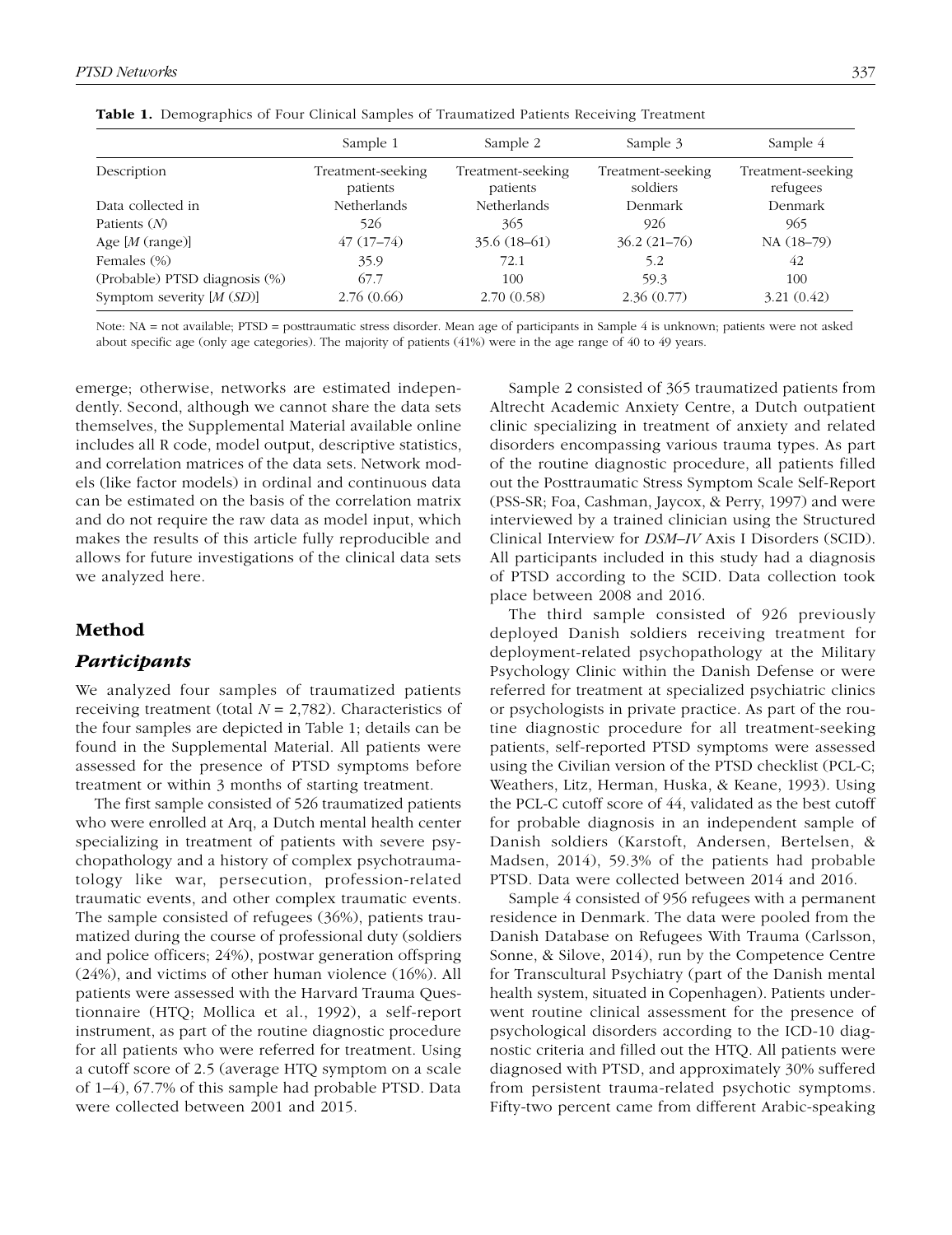countries (Palestine, Iraq, Lebanon, Syria), 13% were from Iran, 13% from the countries in the former Yugoslavia, 11% from Afghanistan, and the remaining 10% from other countries such as Chechnya and Somalia.

## *Missing data*

Overall, there were very few missing values on the 16 PTSD symptoms: 9, 2, 3, and 37 for Data Sets 1 through 4, respectively. We excluded these participants when necessary, for example, when estimating the symptom means and standard deviations. For the network analysis, we retained all participants and estimated the correlations among symptoms on the basis of pairwise complete observations.

## *Measures*

To assess the presence and severity of PTSD symptoms according to the fourth edition of the *Diagnostic and Statistical Manual of Mental Disorders* (*DSM–IV*; American Psychiatric Association, 1994), the 16-item HTQ (Samples 1 and 4), 17-item PSS-SR (Sample 2), and 17-item PCL-C (Sample 3) were used. All are widely used self-report instruments with Likert-type scales ranging from 1 (*not at all*) to 4 (*extremely*) for the HTQ, 1 (*not at all*) to 4 (*very much/almost always*; rescaled from original 0–3 range to fit the other scales) for the PSS-SR, and 1 (*not at all*) to 5 (*extremely*) for the PCL-C. The HTQ and PSS-SR assess symptoms during the past week, whereas the PCL-C measures symptoms during the past month. The difference in number of items is explained by the fact that the PCL-C and PSS-SR—in contrast to the HTQ—assess physiological and emotional reactivity separately. To allow for a comparison of the measures, we combined these two items of the PCL-C and PSS-SR to fit the format of the HTQ (highest score on either of these two symptoms was used for the analysis). Finally, to compare the means across scales, we rescaled the PCL-C to the same range as the other instruments (1–4).

We computed internal consistency (Cronbach's  $\alpha$  on the basis of the polychoric correlations) and composite reliability (on the basis of the factor loadings of unidimensional confirmatory factor analysis models). Reliability scores for the questionnaires used in Samples 1 through 4 (HTQ, PSS-SR, PCL-C, and HTQ), calculated via Cronbach's  $\alpha$  and composite reliability, were 0.91/0.92, 0.89/0.87, 0.94/0.93, and 0.85/0.80, respectively.

## *Statistical analyses*

We conducted the analysis in four steps: network estimation, network inference, network stability, and network comparison. All analyses were carried out in R version 3.3.1 in RStudio 1.0.136. We used the R package *qgraph* (Epskamp, Cramer, Waldorp, Schmittmann, & Borsboom, 2012) to visualize all networks. All exact version numbers of all R packages used are documented in the Supplemental Material.

*Network estimation.* The present state-of-the-art for ordinal or continuous data is to estimate a Gaussian graphical model (GGM; Lauritzen, 1996), a network in which edges connecting symptoms represent estimates of partial correlations. In the GGM, edges can be understood as conditional dependence relations among symptoms: If two symptoms are connected in the resulting graph, they are dependent after controlling for all other symptoms. If no edge emerges, symptoms are conditionally independent. GGMs are typically estimated using the graphical lasso, a method that employs regularization to avoid estimating spurious edges (Friedman et al., 2008). This method maximizes a penalized log-likelihood, a loglikelihood function plus a penalty term that depends on network density (the number and the strength of edges). A tuning parameter  $(\lambda_1)$  allows regulating the importance of the density penalty. Larger values of  $\lambda_1$  yield sparser networks (i.e., with fewer and weaker edges), whereas smaller values yield denser networks. Because it is unknown whether the true network is sparse or dense, the value of  $\lambda_1$  is typically selected empirically, using *k*-fold cross-validation (i.e., train and validate the model on different parts of the data and choose the value of  $\lambda_1$ that results in the best prediction) or information criteria, such as the extended Bayesian information criterion (Epskamp & Fried, 2017). Using the graphical lasso to estimate a GGM improves network estimates and leads to a sparse network that describes the data parsimoniously. The method has been used and explained in numerous recent articles, and an accessible tutorial article on GGM estimation and regularization is available elsewhere (Epskamp & Fried, 2017).

In our case, we aimed to accurately estimate the GGMs in four groups of individuals. If the true networks in these samples were the same, the most accurate network would be obtained by estimating a single GGM using graphical lasso on the full data set. However, this strategy would ignore differences across groups. Conversely, estimating four individual networks would allow detecting such differences but would result in poorer estimates if the networks were the same (because of lower power in each data set compared with the full data). The FGL (Danaher et al., 2014) is a recent extension of graphical lasso that allows estimating multiple GGMs jointly. Like the graphical lasso, FGL includes a penalty on density, regulated by the tuning parameter  $\lambda_1$ . Unlike the graphical lasso, the FGL also includes a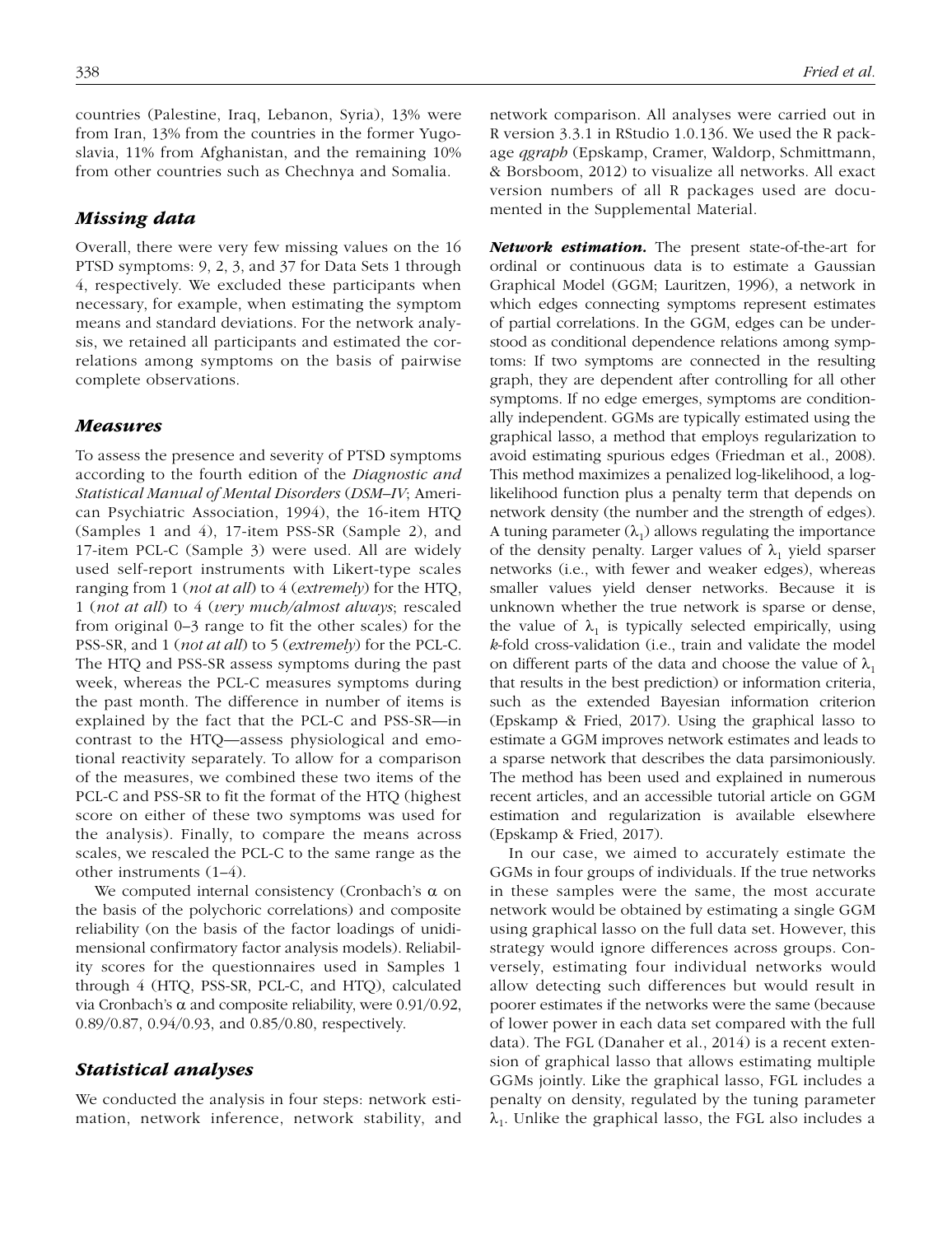penalty on differences among corresponding edge weights in networks computed in different samples, regulated by a tuning parameter  $\lambda_2$ . Large values of  $\lambda_2$ yield very similar networks in which edges are estimated by exploiting all samples together; small values allow network estimates to differ; and  $\lambda_2$  of zero means that networks are estimated independently. Because it is unknown whether the true networks are similar or different, a principled way of choosing both  $\lambda_1$  and  $\lambda_2$ is through *k*-fold cross-validation. Overall, FGL improves network estimates by exploiting similarities among groups. If this does not improve model fit, the *k*-fold cross-validation procedure selects a value of the  $\lambda_2$ parameter equal or very close to zero, in which case separate GGMs are estimated via the graphical lasso. As a result of this strategy, the FGL neither masks differences nor inflates similarities across groups. The FGL has been used successfully to compute gene expression networks in cancer and healthy samples (Danaher et al., 2014), to estimate networks of situational experience in different counries (Costantini & Perugini, 2017), and to examine borderline personality disorder symptom networks in patients and healthy individuals (Richetin, Preti, Costantini, & De Panfilis, 2017; for a tutorial on the FGL, see Costantini et al., 2017).

In this article, we estimated networks in the four samples using FGL and selected optimal values of  $\lambda_1$ and  $\lambda_2$  parameters via *k*-fold cross-validation, as implemented in the R package *EstimateGroupNetwork* (Costantini & Epskamp, 2017). Because FGL yields generally better network estimates (Danaher et al., 2014), we report this joint estimation as the main model in the article. However, because networks in the literature have been typically estimated using graphical lasso, the Supplemental Material contains results obtained by estimating networks individually. Additionally, we report the results of a different method for selecting the tuning parameters for FGL via information criteria instead of cross-validation. Both methods led to nearly identical results to those reported here.

*Network inference.* We computed centrality indices for the four jointly estimated networks. Whereas previous articles have often investigated three different measures of centrality—betweenness (i.e., the number of times a specific node lies between two other nodes on their shortest connecting edge), closeness (i.e., the inverse of the summed length of all shortest edges between a node and all other nodes), and node strength (i.e., the sum of all edges of a given node to all other nodes; McNally et al., 2015)—recent investigations have shown that betweenness and closeness are often not reliably estimated (Epskamp, Borsboom, & Fried, 2017). This was also the case in our analyses, and we thus focus on node strength in the remainder of the article, while reporting betweenness and closeness in the Supplemental Material.

We also estimated shared variance of each node with all of its neighbors, which is referred to as *predictability* in the literature (Haslbeck & Fried, 2017), using the R package *mgm*. In contrast to centrality, which is a *relative* metric of how interconnected a node is, predictability provides us with an *absolute* measure of interconnectedness. It can also be understood as an *upper bound* to controllability: If we assume that all connections go toward this node, predictability quantifies how much influence we can have on this node by intervening on all its neighbors.

*Network stability.* We used the R package *bootnet* to investigate the stability of the networks. Stability estimation has only recently been developed (Epskamp, Borsboom, & Fried, 2017) and is not yet worked out for jointly estimated networks. We instead examined the stability of the individual networks, and results thus provide a *lower bound* for stability in the jointly estimated networks. We bootstrapped 95% confidence intervals around the edge weights, estimated the correlation-stability coefficient for centrality metrics (ranging from 0–1; values above 0.25 imply moderate stability, above 0.5 strong stability), and computed the edge-weights difference test and the centrality difference test for each network. These methods are described in detail elsewhere (Epskamp, Borsboom, & Fried, 2017), and results are described in the Supplemental Material.

*Network comparison.* Finally, we compared the four networks in several aspects. First, we correlated the edge weights across networks, which provides a coefficient of similarity (Borsboom et al., 2017; Rhemtulla et al., 2016). Second, we formally tested whether the networks differed from each other in their network structures via the R package *NetworkComparisonTest* (NCT; van Borkulo et al., 2017). To this end, we started with an omnibus test for each pair of networks to investigate whether all edges were exactly identical; this was followed by post hoc tests to quantify how many of the 120 edges differed across each pair of networks. For this post hoc test, the NCT uses the Holm-Bonferroni method to correct for multiple testing.<sup>2</sup> Third, we used NCT to test whether global strength estimates (the sum of all absolute edge values for each network) differed across networks. Fourth, we estimated and visualized the cross-sample network. We averaged the edge weights across the networks instead of estimating a network by pooling all participants into one data set because the latter would have given more weight to the larger data sets (note that our procedure likely leads to a less sparse network compared with an estimated network on all data sets, because an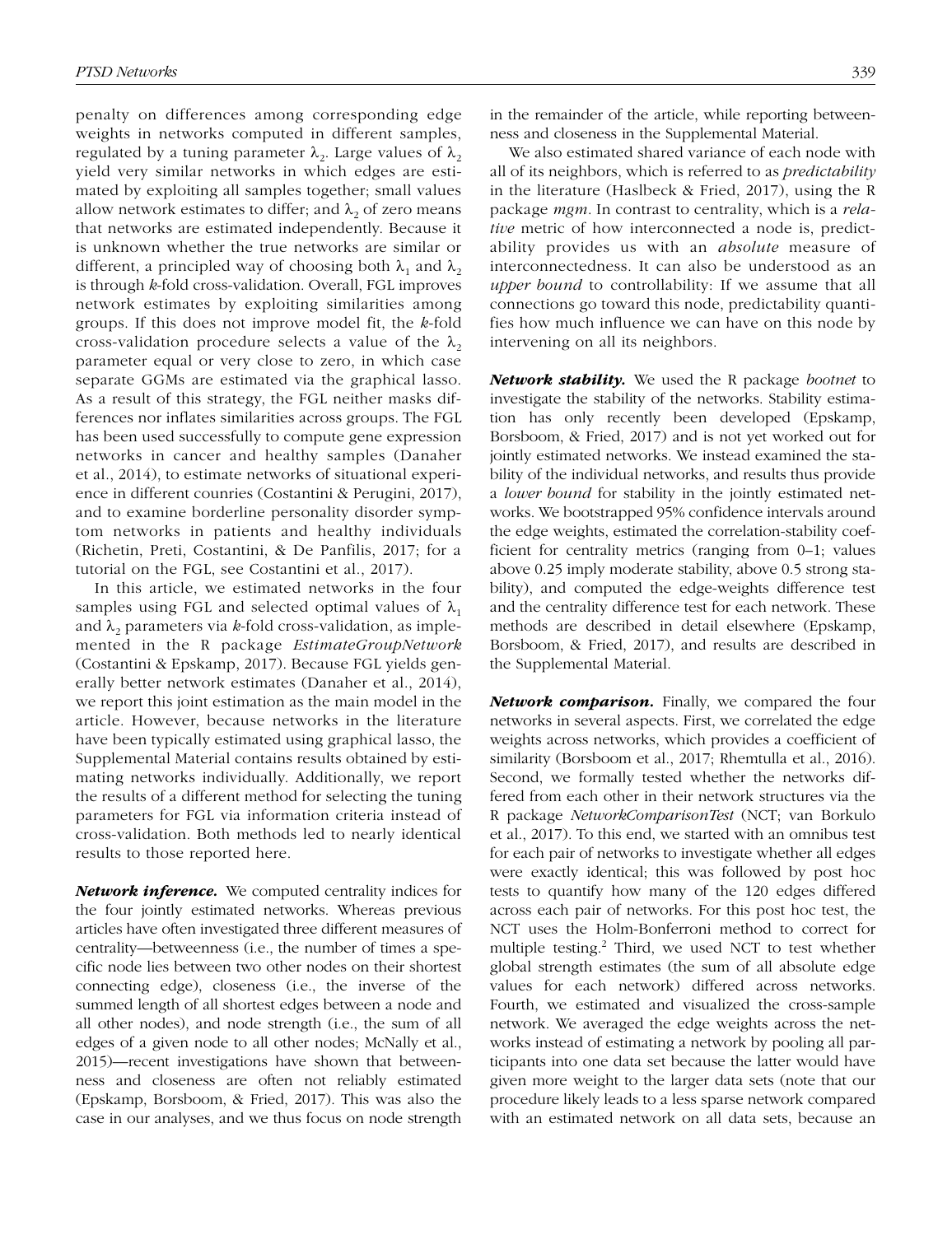|     | Symptom                                | Short codes | M(SD)      |            |            |            |
|-----|----------------------------------------|-------------|------------|------------|------------|------------|
| No. |                                        |             | Data 1     | Data 2     | Data 3     | Data 4     |
| 1   | Intrusions                             | Intr        | 3.10(0.91) | 3.15(0.86) | 2.41(1.08) | 3.43(0.68) |
| 2   | Nightmares                             | Nightm      | 2.66(1.12) | 2.45(1.02) | 1.97(1.15) | 3.33(0.76) |
| 3   | Flashbacks                             | Flash       | 2.61(1.08) | 2.60(0.97) | 1.76(1.04) | 3.19(0.81) |
| 4   | Physiological/psychological reactivity | React       | 2.84(1.01) | 2.86(0.89) | 2.35(1.11) | 3.47(0.66) |
| 5   | Avoidance of thoughts                  | AvThought   | 2.78(1.03) | 2.85(1.10) | 2.18(1.17) | 3.05(0.95) |
| 6   | Avoidance of situations                | AvSit       | 2.74(1.10) | 2.38(1.09) | 1.85(1.14) | 3.26(0.87) |
|     | Amnesia                                | Amnes       | 1.96(0.99) | 2.26(1.09) | 1.90(1.14) | 2.34(1.13) |
| 8   | Disinterest in activities              | Disint      | 2.77(0.97) | 2.76(1.08) | 2.62(1.13) | 3.18(0.87) |
| 9   | Feeling detached                       | Detach      | 2.80(0.94) | 2.52(1.02) | 2.70(1.11) | 3.24(0.87) |
| 10  | Emotional numbing                      | EmNumb      | 2.39(1.05) | 2.43(1.05) | 2.47(1.12) | 2.56(1.07) |
| 11  | Foreshortened future                   | ShortFut    | 2.79(1.07) | 2.95(1.07) | 2.07(1.17) | 3.42(0.84) |
| 12  | Sleep problems                         | Sleep       | 3.08(1.00) | 3.20(0.97) | 2.98(1.14) | 3.51(0.67) |
| 13  | Irritability                           | Irrit       | 2.65(0.98) | 2.45(0.90) | 2.68(1.07) | 3.30(0.80) |
| 14  | Concentration problems                 | Conc        | 3.12(0.88) | 2.87(0.91) | 2.86(1.02) | 3.48(0.70) |
| 15  | Hypervigilance                         | Hyperv      | 3.05(0.94) | 2.81(0.99) | 2.72(1.17) | 3.21(0.87) |
| 16  | Startle response                       | Startl      | 2.91(0.94) | 2.61(0.93) | 2.26(1.18) | 3.31(0.83) |

Table 2. Overview of the 16 Posttraumatic Stress Disorder Symptoms (Including Means and Standard Deviations) From Four Clinical Samples of Traumatized Patients Receiving Treatment

Note: To allow comparison of means and standard deviations across data sets, all questionnaires were rescaled to have a range of 1 to 4.

edge is nonzero in our case if it is nonzero in any of the data sets). Fifth, to highlight similarities and differences across the four individual networks, we estimated a crosssample variability network in which each edge (e.g., between A—B) depicts the standard deviation of this edge A—B across the four networks, similar to a previous article (Rhemtulla et al., 2016); strong edges imply greater variability.

# *Availability of data and materials*

The analyses performed were not formally preregistered. The analytic code for all analyses performed in this study is available in the Supplemental Material, along with Supplemental figures, tables, correlation matrices, and other R objects that allow researchers to reproduce our results (e.g., symptom means and standard variations, covariance matrices among symptoms, network parameters, results of all stability analyses). The original data cannot be shared because of restrictions of the clinical institutions in which they were gathered; further details on how to apply for the data are available from the corresponding author on request.

# Results

# *Descriptive statistics*

Samples differed in average symptom endorsement: Patients in Data Set 4 had the most severe symptomatology, followed by Data Set 1, Data Set 2, and Data Set 3 (see Table 1). Except for the comparison of Data Set 1 with Data Set 2,  $t(840.15) = 1.62$ ,  $p = .11$ , Bayes factor = 0.26,<sup>3</sup> all other differences between the severity scores were highly significant (*t* values between 8.51 and 29.29, degrees of freedom between 518.03 and 1417.3, all  $p$  values < 2.2 × 10<sup>-16</sup>, all Bayes factors > 4.7 × 10<sup>13</sup>). Table 2 lists all symptoms and short codes.

The lower variability of the symptoms in Data Set 4 was also reflected in the variability of the individual symptoms (see Table 2), and there were indications of a ceiling effect in Data Set 4 (with a Spearman correlation of −0.93 between symptom means and standard deviations; for Data Sets 1 through 3, the correlations were −0.63, −0.41, and −0.27, respectively). There were considerable similarities across data sets in their mean symptom profiles (see Table 2): Spearman correlations between the symptom profiles ranged from 0.43 (Data Sets 2 and 3) to 0.82 (Data Sets 1 and 2), with a mean correlation of 0.60 (a plot of the symptom means and variances is available in the Supplemental Material).

Nearly all symptoms had a mean of at least 2 on a scale from 1 to 4. On average, across all four data sets, *Amnes* (7) showed the lowest mean of 2.12, and *Sleep* (12) the highest mean of 3.19. The lowest individual symptom mean was *Flash* (3) with 1.76 in Data Set 3, and the highest was *Sleep* (12) with 3.05 in Data Set 4. Table 2 lists all symptoms and short codes, as well as means and standard deviations.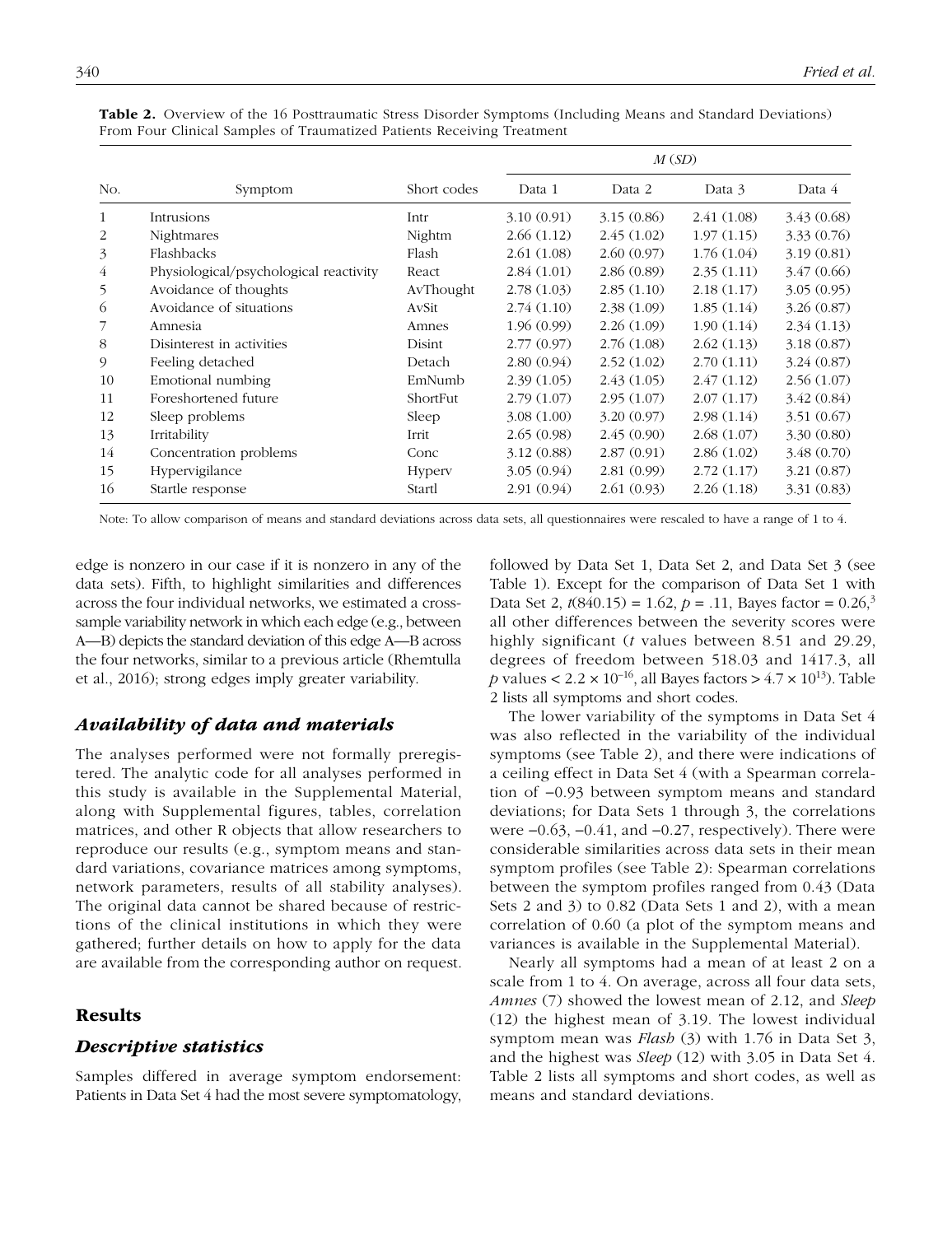

Fig. 1. Regularized partial correlation networks across four clinical data sets of traumatized patients receiving treatment. Edge thickness represents the degree of association, blue (solid) edges indicate positive relations, and red (dashed) edges indicate negative relationships. The gray area in the rings around the nodes depicts predictability (the variance of a given node explained by all its neighbors). 1 = intrusions;  $2 =$  nightmares;  $3 =$  flashbacks;  $4 =$  physio-/psychological reactivity;  $5 =$  avoidance of thoughts;  $6 =$  avoidance of situations;  $7 =$  amnesia; 8 = disinterest in activities; 9 = feeling detached; 10 = emotional numbing; 11 = foreshortened future; 12 = sleep problems; 13 = irritability; = concentration problems;  $15$  = hypervigilance;  $16$  = startle response.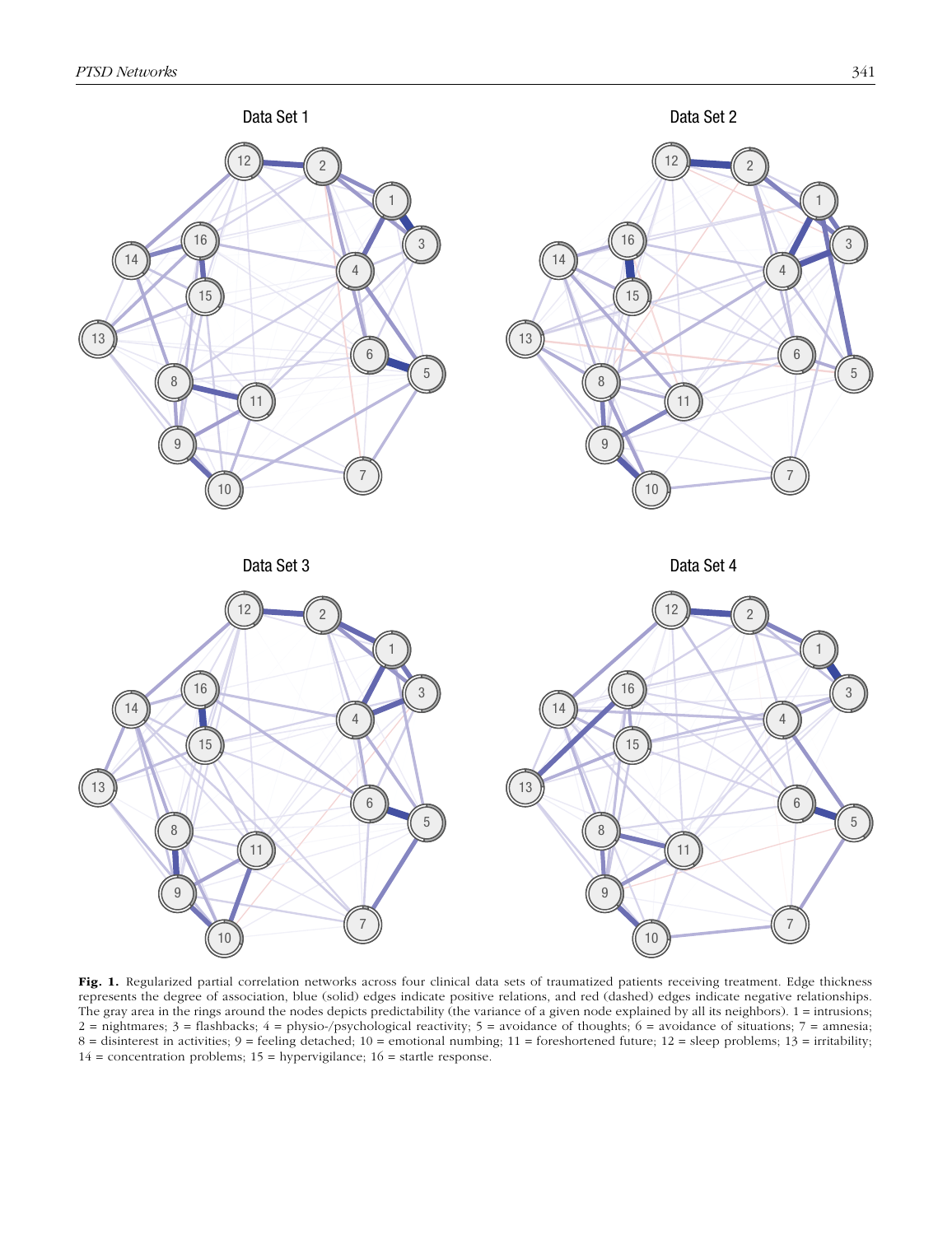

Fig. 2. Standardized node strength centrality of the 16 posttraumatic stress disorder symptoms across four clinical data sets of traumatized patients receiving treatment. See Table 2 for full symptom names.

# *Network estimation*

The four jointly estimated networks are visualized in Figure 1. The four networks featured many consistent edges such as the strong connection between *Nightm* (2)—*Sleep* (12) and the moderate connection between *Detach* (9)—*EmoNumb* (10); in all networks, *Amnes* (7) was weakly interconnected. There were also specific edges that differed considerably across networks, such as *Intr* (1)—*React* (4), which was very weak in Network 4, moderately strong in Networks 1 and 3, and strong in Network 2, or *Startl* (16)—*Hyperv* (15), which was nearly absent in Network 4, moderately strong in Network 1, and strong in Networks 2 and 3. The only moderately strong negative edge that emerged was in Network 3 between *Irrit* (13)—*AvThought* (5), which is not too implausible: People who are less likely to avoid thoughts about the trauma may be more irritable.

## *Network inference*

Strength centrality is shown in Figure 2; the centrality order was substantially related across the four networks, with correlations ranging from 0.63 (Networks 2 and 3) to 0.75 (Networks 2 and 4). *Amnes* (7), *EmoNumb* (10), and *Irrit* (13) had consistently low centrality estimates (all standardized centrality estimates considerably below 0), whereas *Intr* (1), *Detach* (9), and *React* (4) emerged as consistently central symptoms.

Average predictability in the four networks was similar, with mean predictability for the 16 symptoms ranging from 35% (Data Set 2) to 43% (Data Set 1). This means that, on average, 38.8% of the variance of each node across the data sets was explained by its neighbors. This is somewhat lower than the two subclinical PTSD data sets reported by Haslbeck and Fried (2017). As expected, strength was strongly related to predictability, with correlations of 0.92, 0.80, 0.62, and 0.74 for Networks 1 through 4.

## *Network stability*

Stability analyses indicated that all four networks were accurately estimated, with small to moderate confidence intervals around the edge weights. The correlation-stability coefficient for strength centrality was 0.60, 0.59, 0.75, and 0.52 for Networks 1 through 4, respectively, and thus exceeded the recommended threshold for stable estimation of 0.50 (Epskamp, Borsboom, & Fried, 2017). Details are available in the Supplemental Material.

## *Network comparison*

To obtain a coefficient of similarity for the networks, we correlated the edge weights for each pair of networks with each other. Spearman correlations ranged from 0.62 (Networks 2 and 4) to 0.74 (Networks 1 and 3), indicating strong similarities. We also used the NCT to compare the four networks. In the omnibus tests, all six pairs of networks differed significantly from each other (all *p*s < .005), implying that no pair of networks featured exactly the same 120 edge weights. Because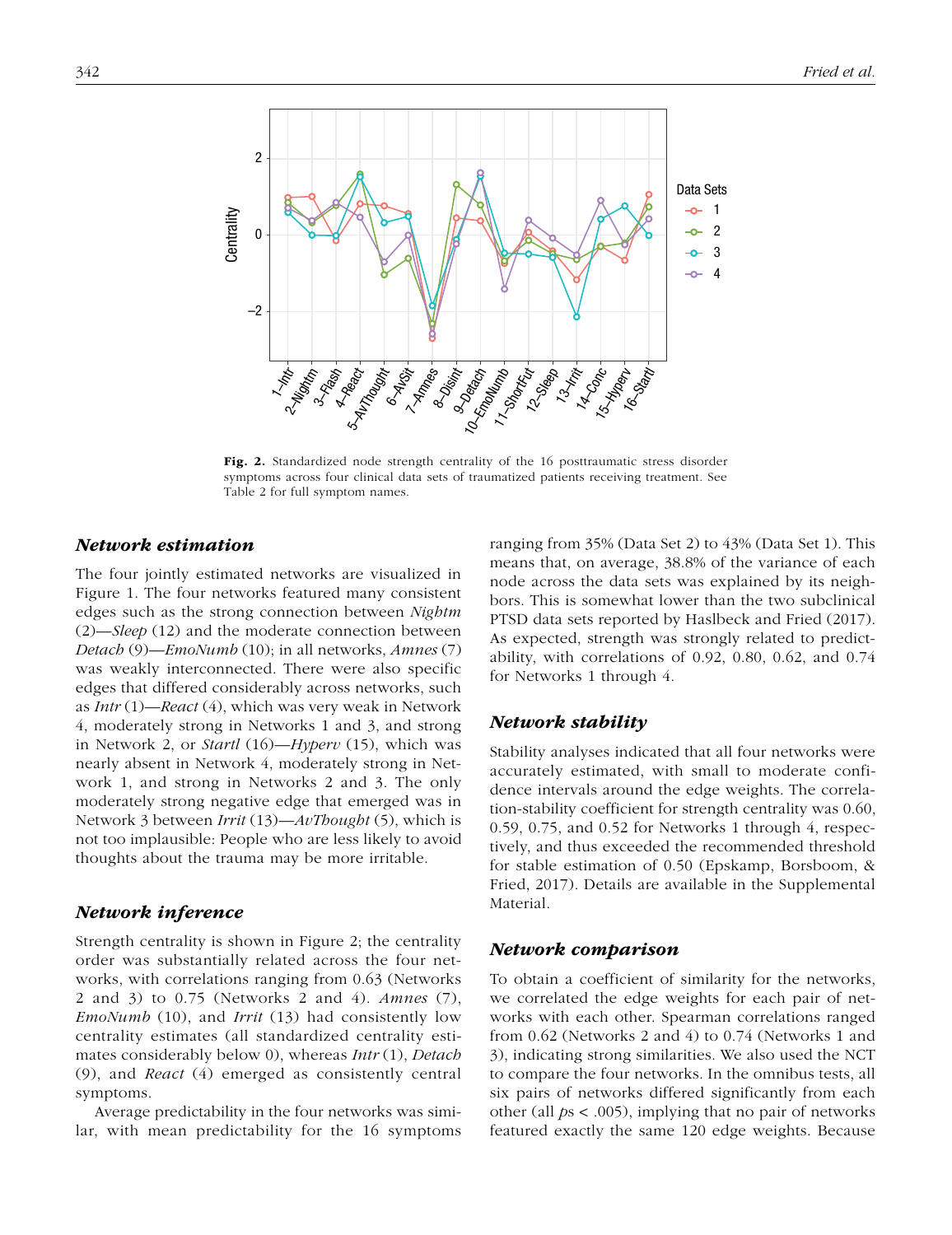

Fig. 3. Network analysis in the combined data set. (a) Cross-sample network ( $n = 2,783$ ) depicts the average of the four individual networks; blue (solid) edges indicate positive relations, and red (dashed) edges indicate negative relationships. In the (b) cross-sample variability network, each edge depicts the standard deviation of this edge across the four networks. (c) Standardized node strength centrality for the cross-sample network is shown. See Figure 2 for node names and Table 2 for full symptom names.

the omnibus test will—given enough power—lead to a significant network difference if only 1 of the 120 edges is different across networks, we also used post hoc tests, comparing all individual edges. Of all 120 edges for each comparison of networks, only 2 (1.7%; comparing Networks 1 vs. 2 and 1 vs. 4) to 8 (6.7%; comparing Networks 3 vs. 4) edges differed significantly across the networks, with a mean of significantly different edges across the six comparisons of 3.1 edges. Details for all significantly different edges are described in the Supplemental Material. Overall, networks were moderately to strongly correlated and only a few significantly different edges emerged, which implies considerable similarities. We also tested whether the global strength estimates of the four networks (i.e., their connectivity) significantly differed. Global strength values were fairly similar with values of 7.05, 6.59, 7.37, and 6.02 for Networks 1 through 4, respectively. The NCT revealed significant differences for Networks 1 versus 2, 1 versus 4, 2 versus 3, and 3 versus 4.

To get a general sense of the symptom associations and centrality in our large, cross-cultural sample of 2,782 trauma patients, we computed a cross-sample network. Figure 3a depicts this network, Figure 3b depicts the cross-sample variability network, and Figure 3c depicts the strength centrality of the cross-sample network from Figure 3a. The strongest edges emerged between *Intr* (1)—*Flash* (3), *AvoThought* (5)—*AvoSit*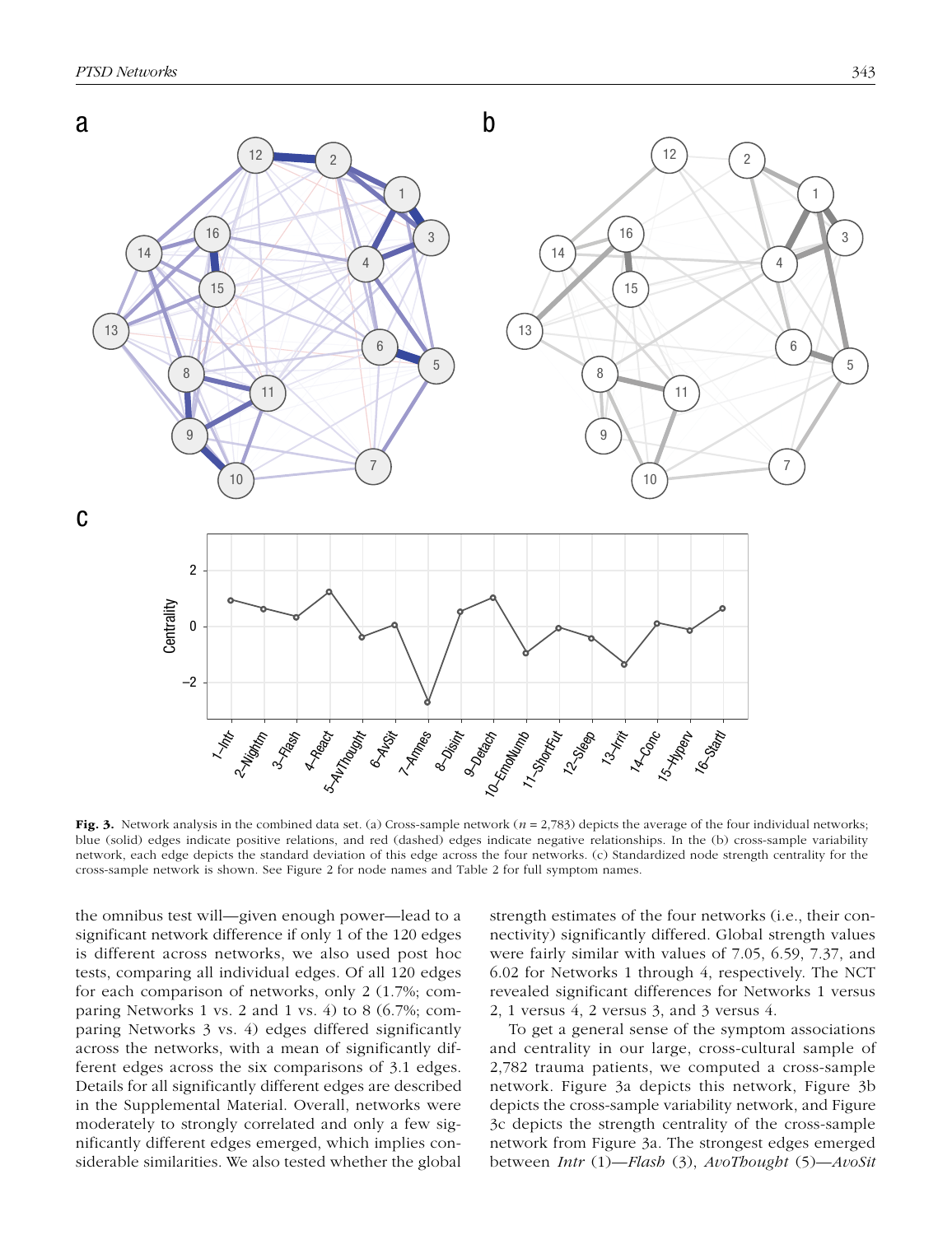(6), *Nightm* (2)—*Sleep* (12), and *Detach* (9)—*EmoNumb* (10), with edge weights of 0.32, 0.32, 0.31, and 0.26, respectively. The most central symptoms were *React* (4), *Detach* (9), *Intr* (1), and *Disint* (8), with standardized strength estimates of 1.27, 1.06, 0.96, and 0.56; *Amnes* (7), with a value of −2.67, was by far the least central symptom.

In the cross-sample variability network, the most variable edges across the four networks were *Intr* (1)— *Flash* (3), *Hyperv* (15)—*Startl* (16), and *Intr* (1)—*React* (4), with standard deviations of 0.15, 0.15, and 0.14, respectively. For the remaining edges, standard deviations were small to negligible and, like all model parameters in this article, are available in the Supplemental Material.

## **Discussion**

This article is the first empirical investigation of similarities of network structures across four clinical data sets, addressing the considerable concern of replicability in the recent network literature (Borsboom et al., 2017; Epskamp, Borsboom, & Fried, 2017; Forbes et al., 2017a; Fried & Cramer, 2017). Specifically, we estimated networks jointly in four trauma populations that differed in terms of cultural background, trauma type, and severity level. The analyzed samples were larger and more severely traumatized than those investigated in most prior PTSD network studies. Our results can be summarized as follows.

First, whereas data sets differed in overall PTSD severity, the patterns of symptom endorsement were correlated across the four samples; this is interesting given the considerable differences across data sets, especially because different trauma types have been shown to vary in their symptom profiles (Kelley et al., 2009). Sleep problems emerged as the overall most severe symptom, followed by concentration problems and intrusions; amnesia had the lowest severity. Second, whereas the structures of the four networks were not statistically identical (i.e., not all edges were exactly the same), the networks showed moderate to high intercorrelations, as did strength centrality coefficients. Third, we highlighted the most pronounced differences among networks by estimating a variability network: The associations between intrusions and flashbacks, intrusions and physiological/psychological reactivity, and being startled and hypervigilance differed considerably across the four samples, whereas other edges were similar or identical across networks.

In the next sections, we discuss our results in more detail, highlight strengths and limitations of the study, and conclude by outlining future directions for network replicability studies.

# *Severity and centrality of PTSD symptomatology*

If we assume that a symptom is central because it shares a number of outgoing, causal connections with other symptoms—which we can estimate only as undirected edges in cross-sectional analysis—this implies that central symptoms may be especially relevant for treatment. In the current study, psychological reactivity, intrusive traumatic memories, detachment, and disinterest in activities were among the most central symptoms. Whereas most manuals for trauma-focused treatments such as cognitive-behavioral and exposure-based therapies focus on intrusions or reducing anxiety associated with traumatic memories, they do not explicitly focus on disinterest in activities. These treatments are generally effective (Watts et al., 2013), but more than onethird of patients show little to no improvement (Bradley, Greene, Russ, Dutra, & Westen, 2005; Steenkamp, Litz, Hoge, & Marmar, 2015). Future research should therefore aim to elucidate whether further improvements can be reached when treatments also target other central symptoms such as loss of interest by focusing on activation via reinforcement of activities, as is commonly part of behavioral activation in depression treatment. Experimental studies that intervene directly on such central symptoms are needed to test whether this would indeed affect other symptoms as well (Fried & Cramer, 2017).

The high centrality of detachment and disinterest is also noteworthy from another perspective: Contrasting the fifth edition of the *Diagnostic and Statistical Manual of Mental Disorders* (*DSM–5*; American Psychiatric Association, 2013), the ICD-11 removed them as criteria for PTSD. Whereas detachment is now listed as a symptom for complex PTSD, disinterest was removed altogether. First estimates have shown that the ICD-11 criteria lead to substantial reductions in PTSD prevalence compared with rates obtained via *DSM–5* or ICD-10 symptom lists (Wisco et al., 2016). Given the relevance of detachment and disinterest across different trauma samples in our study, we argue that it is safer to err on the side of caution—and thus include these symptoms in research surveys and statistical models rather than not assessing them in research contexts and missing out on potentially relevant data. This also pertains to symptoms of other disorders relevant in the context of PTSD. The most central symptoms in our study are a mix of "classic" PTSD symptoms (e.g., reactivity and intrusions) and symptoms that are related to depressive disorders (e.g., disinterest and concentration problems), which is especially relevant given the high comorbidity rates between PTSD and major depression (Flory & Yehuda, 2015) and the association of PTSD symptomatology with general negativity and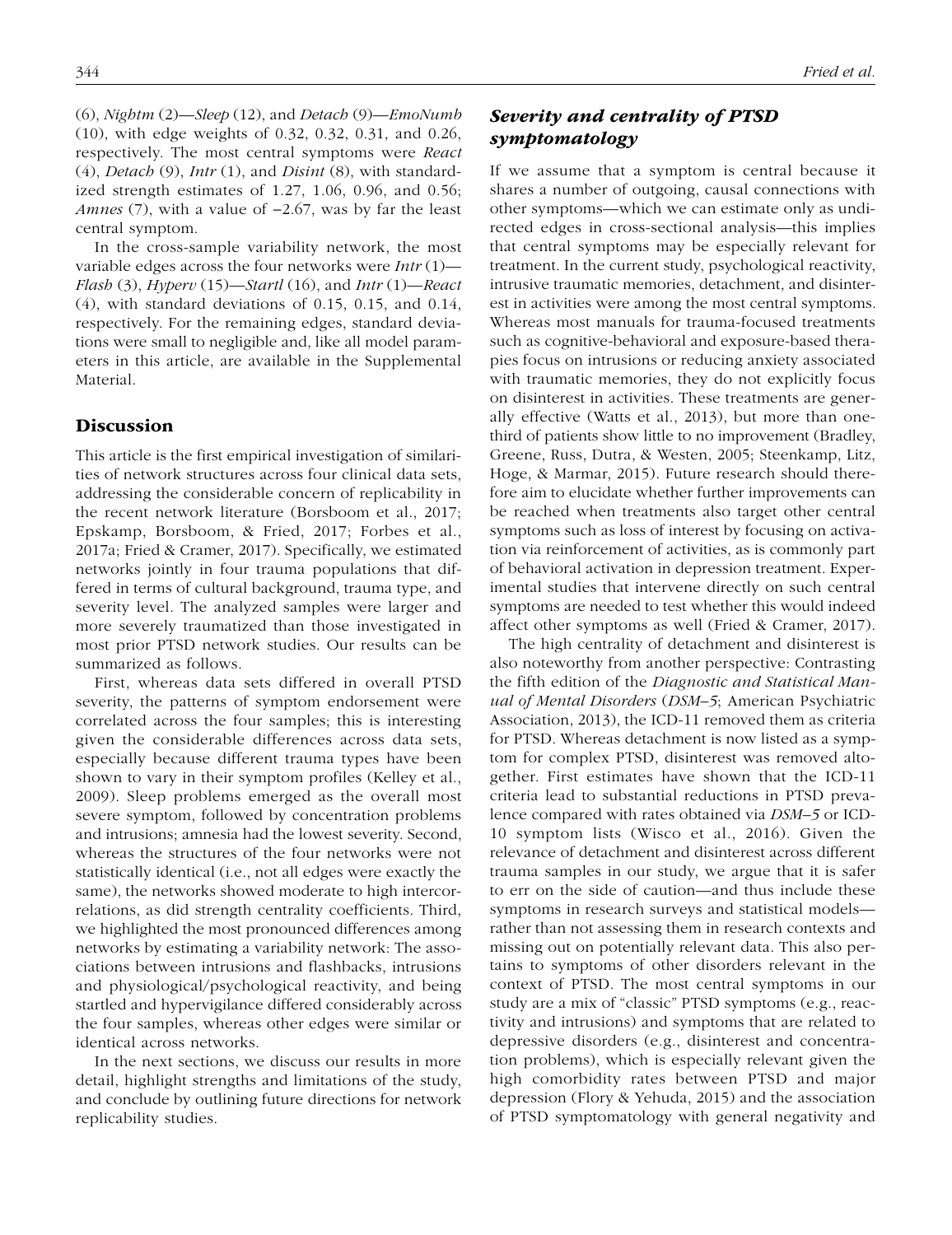neuroticism (Engelhard, van den Hout, & Lommen, 2009). The network perspective offers a powerful framework to understand such comorbid conditions by putting the focus on bridge symptoms between disorders (Cramer et al., 2010; Fried et al., 2017). Future studies should aim to unravel the causal associations among such symptoms that cut across diagnostic boundaries. Network theory would predict that patients who develop bridge symptoms may be especially vulnerable to developing comorbid conditions. This means that PTSD patients developing symptoms that are also criteria for major depression, such as sleep or concentration problems, may require special monitoring and offers novel opportunities for prevention research.

Amnesia emerged as a symptom with consistently low severity and centrality across our data sets and networks. Given that centrality reflects the degree of association with other items, we would expect that low-centrality items are those that do not show high factor loadings. This is indeed the case for amnesia, which usually stands out in factor models as a "problematic" item because it does not fit well into the latent structure (Armour, Tsai, et al., 2015; Forbes et al., 2015). From a purely data-driven perspective, in which the idea is to define a syndrome as a list of symptoms that commonly co-occur, amnesia is thus the symptom that fits PTSD the least because—as we have shown here it occurs less often than other symptoms and also shows weaker correlations with other symptoms. Although a detailed discussion of the symptom is beyond the scope of this article, amnesia is widely acknowledged as one of the most problematic PTSD *DSM* items (McNally, 2009; Rubin, Berntsen, & Bohni, 2008).

# *Are central symptoms viable intervention targets?*

It is important to highlight that centrality does not automatically translate to clinical relevance and that highly central symptoms are not automatically viable intervention targets. Suppose a symptom is central because it is the causal endpoint for many pathways in the data: Intervening on such a product of a causal chain would not lead to any changes in the system. Another possibility is that undirected edges imply feedback loops (i.e., A—B comes from  $A \leftrightarrow B$ ), in which case a highly central symptom such as insomnia would feature many of these loops. This would make it an intervention target that would have a strong effect on the network if it succeeded—but an intervention with a low success probability, because feedback loops that lead back into insomnia would turn the symptom "on" again after we switch it "off" in therapy. A third example is that a symptom with the lowest centrality, unconnected to most other symptoms, might still be one of the most important clinical features. No clinician would disregard suicidal ideation or paranoid delusions as unimportant just because they have low centrality values in a network. Another possibility is that a symptom is indeed highly central and causally affects many other nodes in the network but might be very difficult to target in interventions. As discussed by Robinaugh, Millner, and McNally (2016), "Nodes may vary in the extent to which they are amenable to change" (p. 755). Finally, a point we discuss in more detail in the Strengths and Limitations section, centrality can be biased if the shared variance between two nodes derives not from an interaction but from measuring the same latent variable.

In sum, centrality is a metric that needs to be interpreted with great care and in the context of what we know about the sample, the network characteristics, and its elements. If we had to put our money on selecting a clinical feature as an intervention target in the absence of all other clinical information, however, choosing the most central node might be a viable heuristic.

## *Relation to prior PTSD articles*

How do our findings line up with prior PTSD network articles? This is not an easy question to answer for several reasons. There is a considerable number of published articles that have used different symptom sets as a basis for network estimation, including *DSM– IV* symptoms (e.g., McNally et al., 2015), *DSM–5* symptoms (e.g., Afzali, Sunderland, Batterham, et al., 2017; Armour et al., 2016), and other scales such as the 10-item Trauma Screening Questionnaire (Sullivan et al., 2016). These symptom lists differ considerably from each other in length and content, making the integration of our and previous findings challenging. Furthermore, we are aware of only two PTSD articles that made data publicly available (Armour et al., 2016; McNally et al., 2015), and a few articles made the adjacency matrices of their network models available, which makes statistical comparisons of the networks we obtained in our analysis with networks estimated in the prior literature impossible. Differences in sample size may also explain differences in network structures, because regularized partial correlation networks apply regularization procedures that act proportionately to power. When sample size goes to infinity, regularized and unregularized estimation procedures will result in very similar network structures, because even very small edges will be estimated reliably (Epskamp & Fried, 2017; Epskamp, Kruis, & Marsman, 2017). In small samples, however, regularization will set even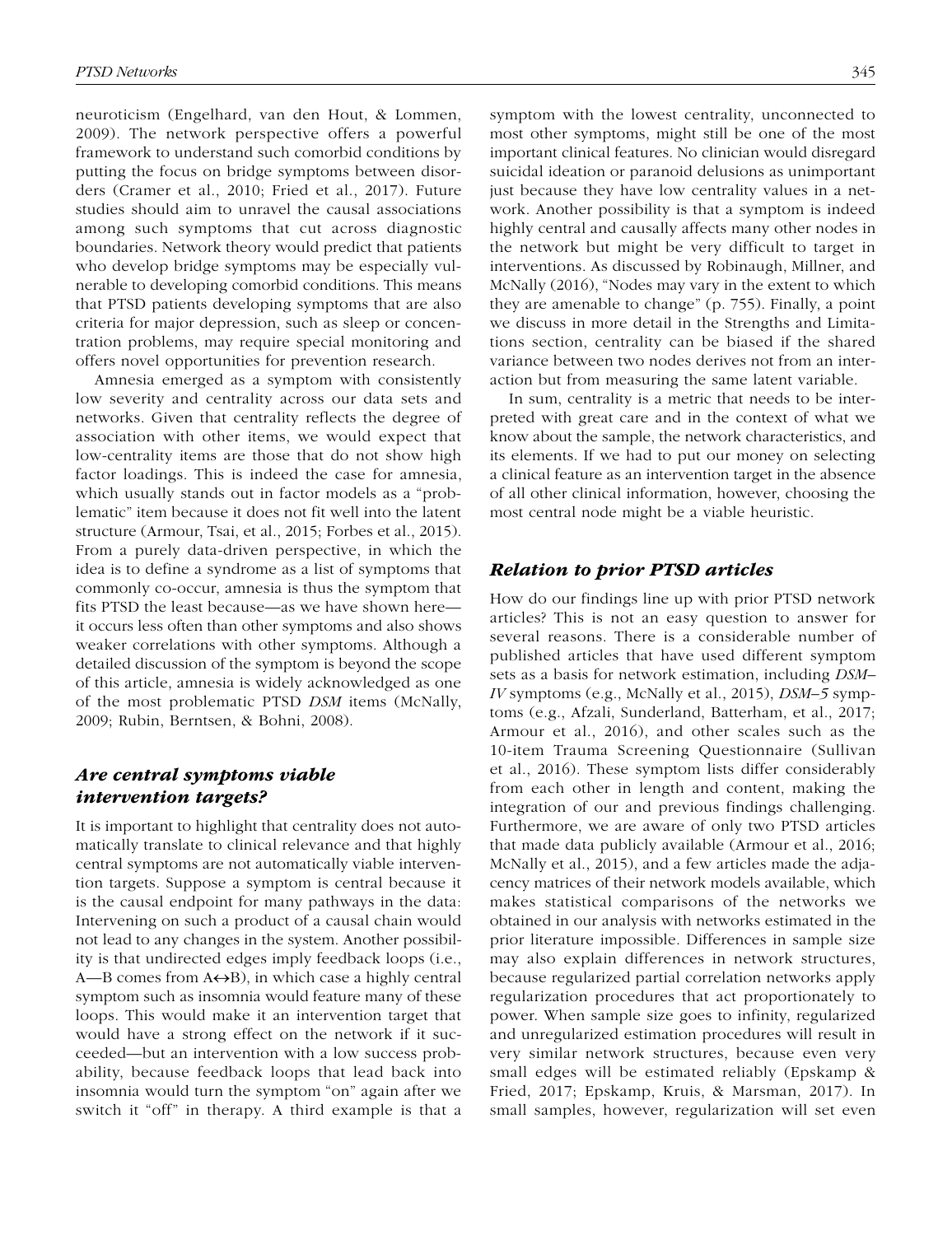moderately large edge weights to zero, resulting in much sparser networks; this further complicates comparisons of network results across articles.

However, we identified one sample that is somewhat similar to our data sets: The population of 362 survivors of the Wenchuan earthquake in China from the article by McNally et al. (2015). The data set is smaller than most of our data sets and covers a different cultural background, and participants did not seek treatment (average symptom severity across our data: 2.76; in McNally data: 1.71 after rescaling 1–5 to 1–4 range). Nevertheless, the authors also used the *DSM–IV* symptom criteria and estimated a regularized partial correlation network in ordinal data. We prepared their data set in the same way we prepared our data (16 instead of 17 symptoms), estimated a GGM, and compared it to our cross-sample network (see Supplemental Material for our code and the data by McNally et al., 2015). The correlation coefficient between the two network structures was 0.51, and the correlation of centrality estimates was 0.55; networks were comparable in terms of overall connectivity (McNally: 7.47; our cross-sample network: 7.15). Although the similarity of network structures is still considerable, given the pronounced differences of data sets, it is substantially lower than the similarity among the four networks we present here.

In general, follow-up work is required to explore differences in network structures and centrality estimates in different PTSD samples, and we hypothesize that differences between our findings and those of McNally et al. (2015) could be attributable to differences in sample size, level of clinical severity, and cultural background.

# *Strengths and limitations*

The particular strengths of the study are its clinical, multisite, and transcultural nature and that we cover a broad spectrum of trauma patients in terms of clinical severity and trauma types. Symptoms were assessed recently, limiting recall bias. We extended the joint network estimation procedure FGL and use it for the first time to estimate four networks jointly. Furthermore, we make available all code and data necessary to fully reproduce our analyses. Most important, this is the very first study to investigate the empirical replicability of PTSD networks across data sets, and the first study ever to investigate network replicability across four data sets.

At the same time, we must acknowledge a number of limitations. We would have preferred to compare data sets on more variables, such as impairment of functioning, or the specific cultures that patients come from (e.g., do PTSD networks differ among refugees from the Middle East versus East Africa?). Unfortunately, the advantage of pooling data is a disadvantage in this case, because different data sets used different measures or did not assess ethnicity or country of origin with the same level of specificity, precluding us from more detailed comparison. This, to a smaller degree, pertains also to the PTSD scales used: Symptoms were assessed via the HTQ, PSS-SR, and PCL-C that differ in several aspects such as item range (1–4 vs. 1–5), number of items (16 vs. 17), and last-week versus last-month symptom assessment. Note also that assessment took place in Denmark and the Netherlands, and different languages were used when assessing symptomatology. Despite the differences in symptom assessment, the network structures and item mean levels were moderately to highly consistent across data sets.

Comorbidity rates are also among variables we would have preferred to study in more detail, given the considerable prevalence of comorbid disorder in PTSD populations (Kessler, Sonnega, Bromet, Hughes, & Nelson, 1995). Because of the clinical nature of the data sets and their focus on treatment (and not research), not all data sets assessed comorbid disorders, and we were unable to compare comorbidity rates across data sets that may explain differences of networks. For instance, Data Set 4/Network 4, which stands out somewhat from the others, was estimated in a population of refugees with 30% prevalence of persistent psychotic symptoms. Although psychotic symptoms are not uncommon in individuals with PTSD, they might constitute a special PTSD subtype (Braakman, Kortmann, & van den Brink, 2009). Unfortunately, the etiology of PTSD with psychotic symptoms is still poorly understood, and some lines of inquiry indicate that comorbid depression with psychotic symptoms might be responsible for this cooccurrence (Gaudiano & Zimmerman, 2010). Because it is unlikely from a network perspective that symptoms of a given disorder trigger only symptoms of this disorder—especially for diagnoses with high comorbidities (Fried & Cramer, 2017)—future investigations should aim to include a broad range of symptoms in their models. For PTSD, an important step would be to focus on depression and anxiety symptoms as well as psychotic symptoms in severe psychiatric populations.

A final challenge is that specific psychopathology symptoms in networks may measure the same underlying variable. As discussed in detail elsewhere (Fried & Cramer, 2017), if rating scales assess the same symptom with multiple questions, it is questionable whether all should be included in a network analysis because edges are unlikely putative causal pathways. For the 16 PTSD items in our study, this seems potentially relevant for the strong edge between nightmares and sleep problems that could be argued to measure similar content. On the other hand, there is evidence that nightmares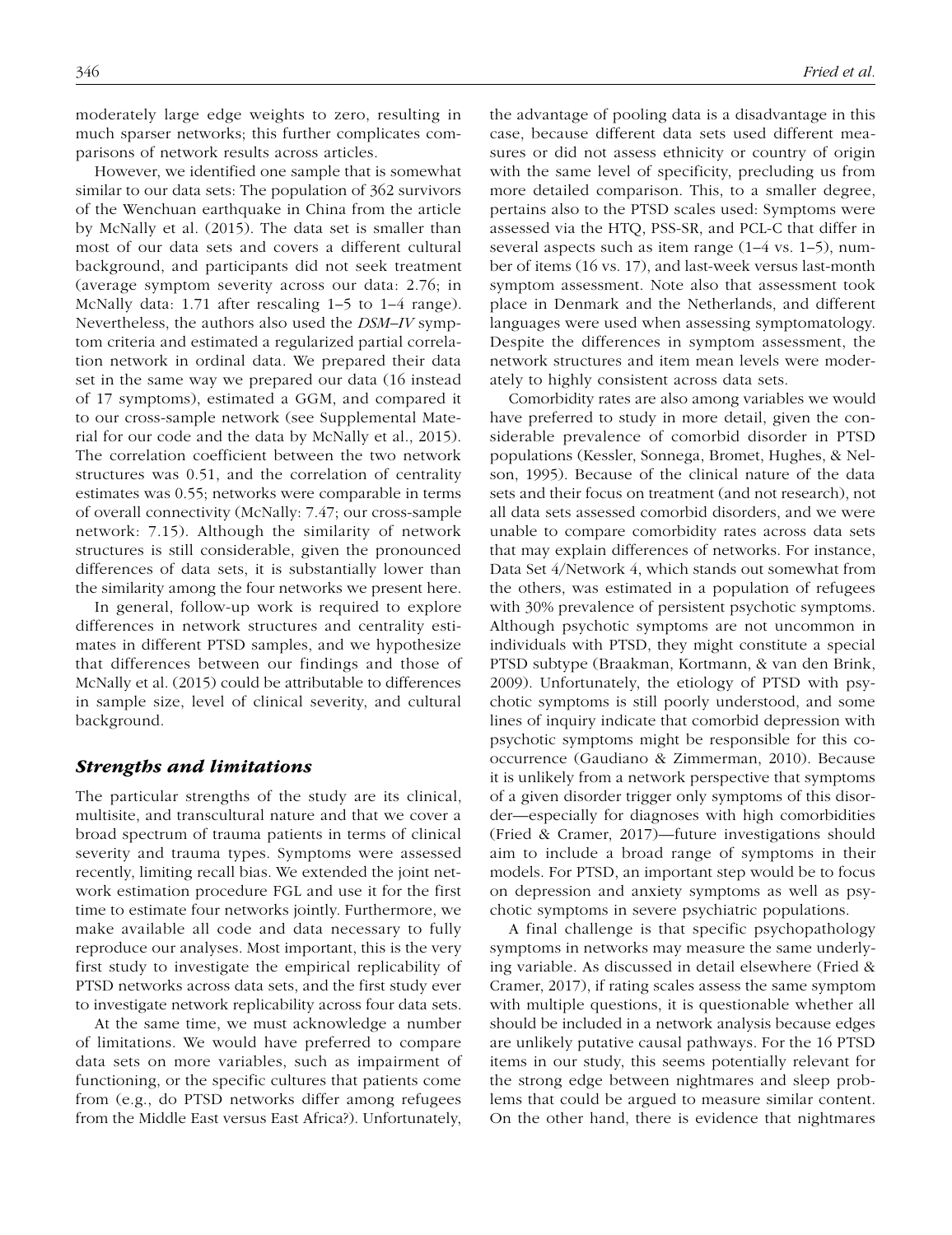and sleep problems differ from each other in important aspects, which is why we decided to retain both in the analyses. For instance, predeployment nightmares in soldiers predict PTSD symptoms at 6 months postdeployment, whereas predeployment insomnia complaints do not (Van Liempt, Van Zuiden, Westenberg, Super, & Vermetten, 2013), and nightmares more strongly predict future suicides than other sleep problems such as hypersomnia, difficulties initiating sleep, difficulties maintaining sleep, and early morning awakening (Sjöström, Waern, & Hetta, 2007).

# Conclusion

Network models have been used as alternate conceptualizations of symptom co-occurrence, contrasting the idea that all symptoms stem from one common cause. Especially for PTSD, however, we need to address the elephant in the room: Trauma can clearly be understood as a common cause for PTSD symptoms. Then again, many causal pathways between symptoms are also plausible. In a recent article, *hybrid models* have been proposed: A common cause is responsible for the onset of PTSD (moderated and mediated by vulnerability and protective factors), whereas the maintenance of the disorder is governed by a network of symptom associations (Fried & Cramer, 2017). This changes the relationship of common cause and network conceptualizations from competing to complementary and offers crucial research opportunities for future work on statistical hybrid models (see Epskamp, Rhemtulla, & Borsboom, 2016).

Cross-sample investigations such as those in this article require considerably more effort to conduct than studies in one data set, which explains why researchers in the clinical network modeling literature have largely refrained from doing so—a practice that poses challenges to the generalizability and replicability of findings (Epskamp, Borsboom, & Fried, 2017; Forbes et al., 2017a; Fried & Cramer, 2017; Tackett et al., 2017). Whereas network structures generalize fairly well across four heterogeneous clinical samples in this article, the open questions are how well PTSD networks generalize to other clinical samples or to community samples and how well networks of other disorders replicate.

When we started the investigation that resulted in this article, no articles were available on cross-sample network replicability. During the revision of this article, two manuscripts were accepted for publication that aimed to address related questions. First, Forbes et al. (2017a) investigated whether different network models estimated on depression and anxiety symptoms replicate across two large community data sets. Unfortunately, the two data sets contain a large proportion of missing data as a result of skipped questions, which the authors imputed with zeros, a procedure that biases the relationships among variables in the same way in both data sets. This complicates the question of replicability considerably because similarities in network models are driven by similarities of the two correlation matrices, which in turn are strongly influenced by the same skip structure. Additionally, Forbes and colleagues did not always use models appropriate for the data (e.g., they fit relative importance networks based on linear regressions to binary data), did not use state-ofthe-art methodology to compare models such as the NCT, and did not estimate all network models correctly (they deleted strong edges from the relative importance networks). For a critical discussion and detailed reanalysis of the article, we refer the reader to the commentary of Borsboom et al. (2017). Second, Verschuere et al. (2017) estimated network models on the basis of psychopathy items in three large clinical offender/forensic samples. They did not, however, formally test the similarity or difference of the network structures and instead focused on whether results of centrality analyses were consistent across the data sets. This article thus stands out from these two prior studies in four aspects: (a) We tested replicability across four data sets; (b) we investigated PTSD network replicability; (c) we used formal psychometric tests to investigate whether network structures differ from each other statistically; and (d) we used a novel estimation framework, the FGL, that is well suited for estimating networks across multiple data sets.

The question of replicability is a challenge not limited to network models and is equally relevant for factor models where researchers commonly explore the factor structure of a given mental disorder such as PTSD or depression using only one data set (for notable exceptions, see Cole et al., 2011; Krueger, Chentsova-Dutton, Markon, Goldberg, & Ormel, 2003; Waszczuk, Kotov, Ruggero, Gamez, & Watson, 2017). Reviews have shown that these data-driven results for specific disorders often do not generalize, regarding both the number and nature of the extracted factors (e.g., PTSD; Armour, Műllerová, et al., 2015; and depression; Gullion & Rush, 1998; Shafer, 2006; van Loo, de Jonge, Romeijn, Kessler, & Schoevers, 2012), and recent articles have called for more replication work especially for such disorderspecific factor models (Waszczuk et al., 2017). Given that both network and factor models in ordinal and continuous data are estimated on the same correlation matrix, and given that network and factor models are mathematically equivalent under a set of conditions (Epskamp, Maris, Waldorp, & Borsboom, 2016; Kruis & Maris, 2016), generalizability problems for one type of model imply generalizability problems for the other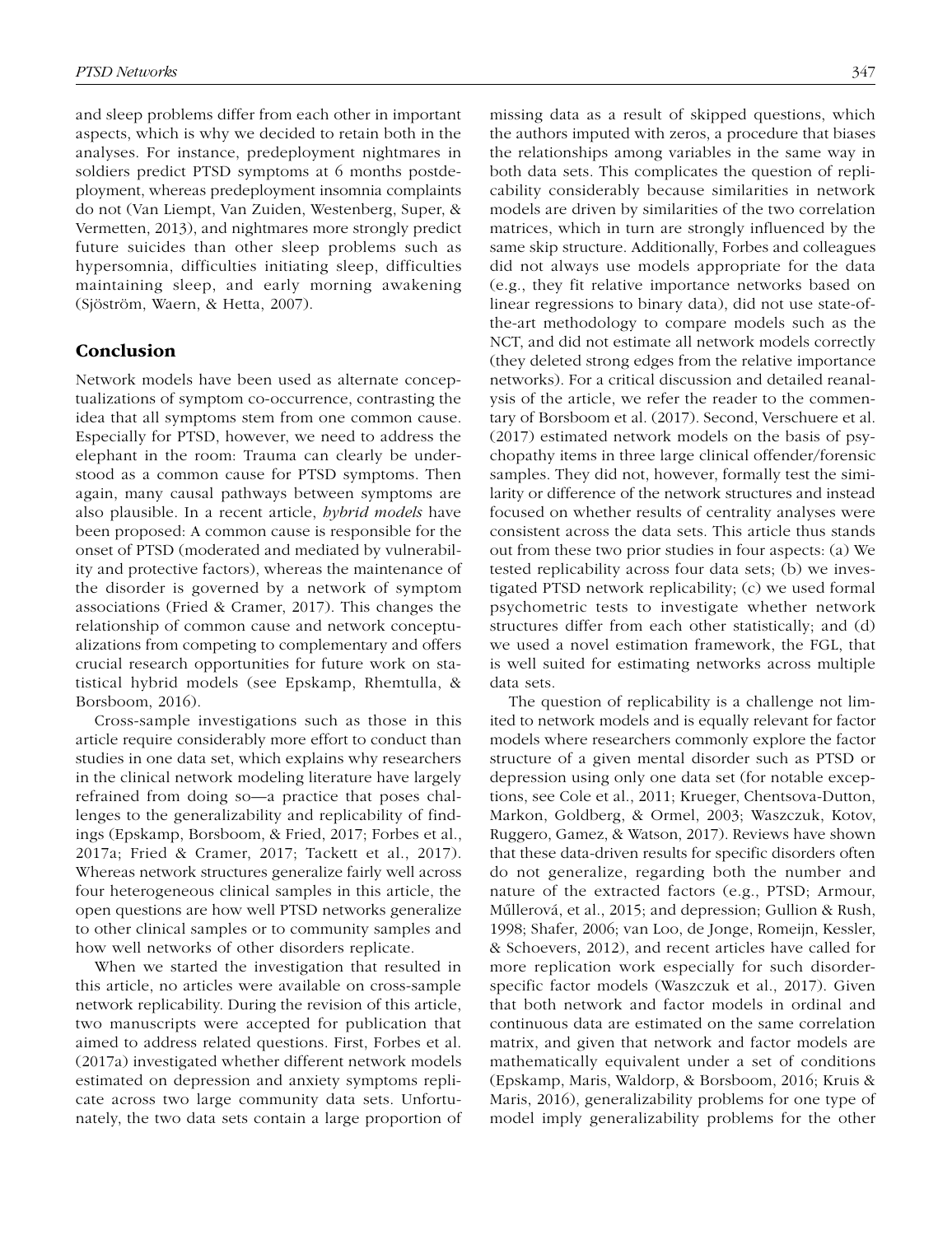(Borsboom et al., 2017). If the correlation matrix of items differs considerably across two data sets, both factor and network models will pick up on these differences.

We therefore conclude that investing time in more thoroughly conducted cross-sample studies for both network and factor models is warranted in order to facilitate insights about replicability and generalizability. We hope that this article will encourage more researchers to do so and that sharing the correlation matrices of the four clinical data sets will enable further replicability research on these data.

## Author Contributions

E. I. Fried planned the study and conducted the statistical analyses. H. M. Huisman-van Dijk, M. B. Eidhof, C. L. H. Bockting, I. Engelhard, A. B. S. Nielsen, and K.-I. Karstoft provided the data and demographic information about the samples. E. I. Fried, M. B. Eidhof, S. Palic, K.-I. Karstoft, and G. Costantini drafted the first version of the manuscript. All authors were involved in writing the manuscript and approved the final version of the manuscript for submission.

## ORCID iD

Eiko I. Fried D [https://orcid.org/0](https://orcid.org/0000-0001-7469-594X)000-0001-7469-594X

## Acknowledgments

We would like to thank Søren B. Andersen for his contributions to the collection of the Danish military data set, Monika Waszczuk and Donald Robinaugh for helpful comments on an earlier version of this article, and all patients who provided data for this study.

## Declaration of Conflicting Interests

The author(s) declared that there were no conflicts of interest with respect to the authorship or the publication of this article.

## Funding

E. I. Fried was funded by European Research Council Consolidator Grant No. 647209.

#### Supplemental Material

Additional supporting information may be found at http:// journals.sagepub.com/doi/suppl/10.1177/2167702617745092.

## Open Practices

All materials have been made publicly available via the Open Science Framework and can be accessed at [https://](https://osf.io/9yvxd/) [osf.io/](https://osf.io/9yvxd/)9yvxd/. The complete Open Practices Disclosure for this article can be found at [http://journals.sagepub.com/doi/](http://journals.sagepub.com/doi/suppl10.1177/2167702617745092) [suppl10.1177/2167702617745092.](http://journals.sagepub.com/doi/suppl10.1177/2167702617745092) This article has received the badge for Open Materials. More information about the Open Practices badges can be found at [https://www.psychological](https://www.psychologicalscience.org/publications/badges) [science.org/publications/badges](https://www.psychologicalscience.org/publications/badges).

#### **Notes**

1. Network models and factor models are mathematically equivalent under a set of assumptions (Epskamp, Maris, Waldorp, & Borsboom, 2016; Kruis & Maris, 2016), and differences across data sets for one type of model imply differences for the other. 2. Because different sample sizes can lead to loss of power when comparing two networks, we estimated network comparisons also in a different way. For each network comparison, we subsampled the larger data set down to the same size of the smaller data set 5 times each and repeated the *NetworkComparisonTest* procedure as described above. The results were nearly identical, and we thus report the conceptually simpler analysis with unequal samples in the article and the sensitivity analysis in the Supplemental Material.

3. A Bayes factor (BF) of 10 indicates that the data are 10 times more likely under H1 than under H0; a BF of 0.2 indicates that data are 5 times more likely under H0 than under H1. A BF > 100 can be considered very strong evidence for H1 relative to H0, which in our case are mean differences (see Berger, 2006).

### References

- Afzali, M. H., Sunderland, M., Batterham, P. J., Carragher, N., Calear, A., & Slade, T. (2017). Network approach to the symptom-level association between alcohol use disorder and posttraumatic stress disorder. *Social Psychiatry and Psychiatric Epidemiology*, *52*(3), 329–339. doi:10.1007/ s00127-016-1331-3
- Afzali, M. H., Sunderland, M., Teesson, M., Carragher, N., Mills, K., & Slade, T. (2017). A network approach to the comorbidity between posttraumatic stress disorder and major depressive disorder: The role of overlapping symptoms. *Journal of Affective Disorders*, *208*, 490–496. doi:10.1016/j.jad.2016.10.037
- American Psychiatric Association. (1994). *Diagnostic and statistical manual of mental disorders* (4th ed.). Washington, DC: Author.
- American Psychiatric Association. (2013). *Diagnostic and statistical manual of mental disorders* (5th ed.). Washington, DC: Author.
- Armour, C., Fried, E. I., Deserno, M. K., Tsai, J., Pietrzak, R. H., & Southwick, S. M. (2016). A network analysis of *DSM-5* posttraumatic stress disorder symptoms and correlates in U.S. military veterans. *Journal of Anxiety Disorders*, *45*, 49–59. doi:10.1016/j.janxdis.2016.11.008
- Armour, C., Műllerová, J., & Elhai, J. D. (2015). A systematic literature review of PTSD's latent structure in the *Diagnostic and Statistical Manual of Mental Disorders: DSM-IV* to *DSM-5*. *Clinical Psychology Review*, *44*, 60–74. doi:10.1016/j.cpr.2015.12.003
- Armour, C., Tsai, J., Durham, T. A., Charak, R., Biehn, T. L., Elhai, J. D., & Pietrzak, R. H. (2015). Dimensional structure of *DSM-5* posttraumatic stress symptoms: Support for a hybrid Anhedonia and Externalizing Behaviors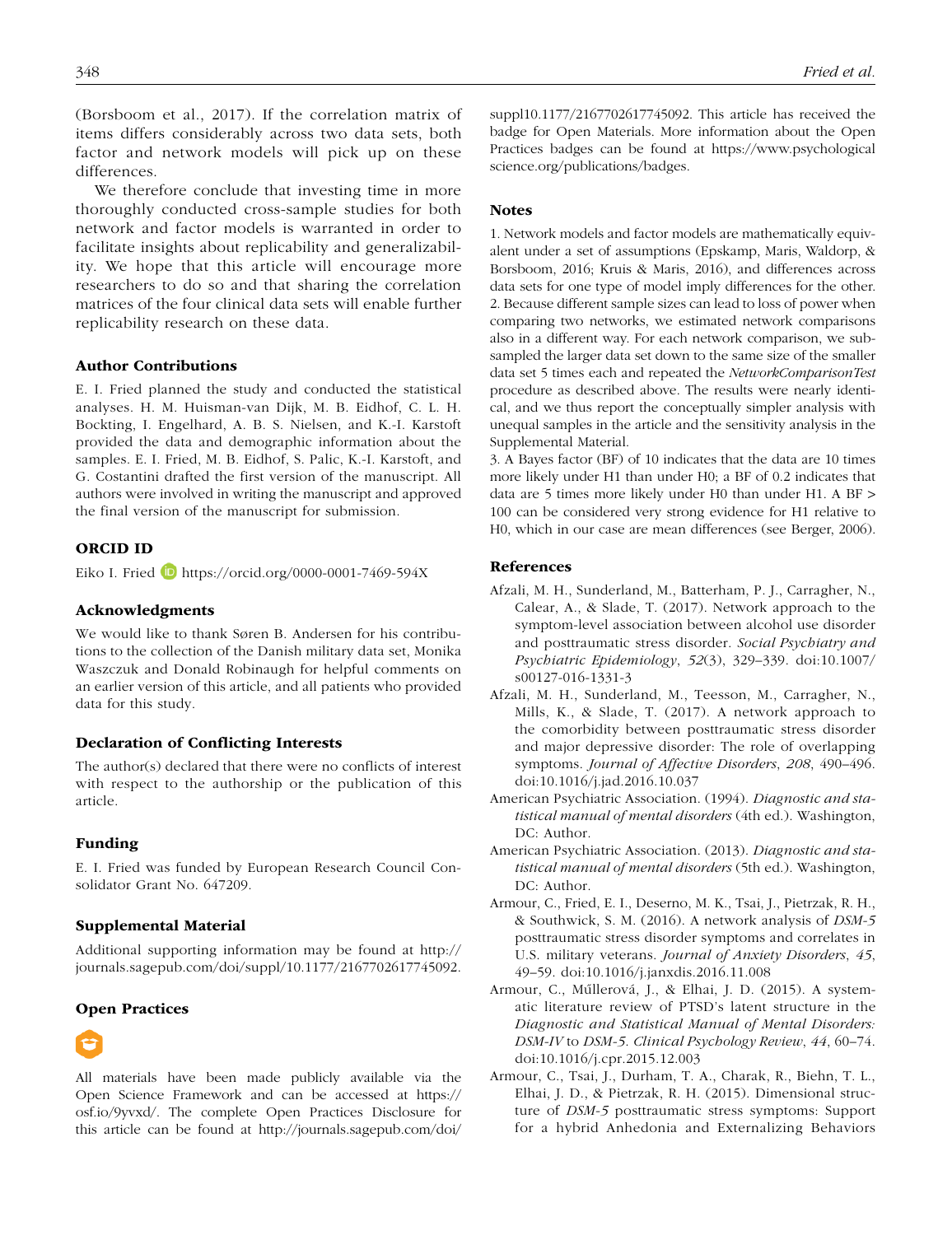model. *Journal of Psychiatric Research*, *61*, 106–113. doi:10.1016/j.jpsychires.2014.10.012

- Beard, C., Millner, A. J., Forgeard, M. J. C., Fried, E. I., Hsu, K. J., Treadway, M., . . . Björgvinsson, T. (2016). Network analysis of depression and anxiety symptom relations in a psychiatric sample. *Psychological Medicine*, *46*(16), 3359–3369. doi:10.1017/S0033291716002300
- Berger, J. O. (2006). Bayes factors. In S. Kotz, N. Balakrishnan, C. Read, B. Vidakovic, & N. L. Johnson (Eds.), *Encyclopedia of statistical sciences* (2nd ed., Vol. 1, pp. 378–386). Hoboken, NJ: Wiley.
- Birkeland, M. S., & Heir, T. (2017). Making connections: Exploring the centrality of posttraumatic stress symptoms and covariates after a terrorist attack. *European Journal of Psychotraumatology*, *8*(Suppl. 3), 1333387. doi:10.1080/2000 8198.2017.1333387
- Borsboom, D. (2017). A network theory of mental disorders. *World Psychiatry*, *16*, 5–13.
- Borsboom, D., & Cramer, A. O. J. (2013). Network analysis: An integrative approach to the structure of psychopathology. *Annual Review of Clinical Psychology*, *9*, 91–121. doi:10.1146/annurevclinpsy-050212-185608
- Borsboom, D., Fried, E. I., Epskamp, S., Waldorp, L. J., van Borkulo, C. D., van der Maas, H. L. J., & Cramer, A. O. J. (2017). False alarm? A comprehensive reanalysis of "Evidence that psychopathology symptom networks have limited replicability" by Forbes, Wright, Markon, and Krueger (2017). *Journal of Abnormal Psychology*, *126*(7), 989–999.
- Braakman, M. H., Kortmann, F. A. M., & van den Brink, W. (2009). Validity of "post-traumatic stress disorder with secondary psychotic features": A review of the evidence. *Acta Psychiatrica Scandinavica*, *119*(1), 15–24. doi:10.1111/j.1600-0447.2008.01252.x
- Bradley, R., Greene, J., Russ, E., Dutra, L., & Westen, D. (2005). A multidimensional meta-analysis of psychotherapy for PTSD. *The American Journal of Psychiatry*, *162*(2), 214–227. doi:10.1176/appi.ajp.162.2.214
- Bringmann, L. F., Vissers, N., Wichers, M., Geschwind, N., Kuppens, P., Peeters, F., . . . Tuerlinckx, F. (2013). A network approach to psychopathology: New insights into clinical longitudinal data. *PLoS One*, *8*(4), Article e60188. doi:10.1371/journal.pone.0060188
- Bryant, R. A., Creamer, M., O'Donnell, M., Forbes, D., McFarlane, A. C., Silove, D., & Hadzi-Pavlovic, D. (2017). Acute and chronic posttraumatic stress symptoms in the emergence of posttraumatic stress disorder. *JAMA Psychiatry*, *74*(2), 135–142. doi:10.1001/jamapsychiatry .2016.3470
- Carlsson, J., Sonne, C., & Silove, D. (2014). From pioneers to scientists: Challenges in establishing evidence-gathering models in torture and trauma mental health services for refugees. *The Journal of Nervous and Mental Disease*, *202*(9), 630–637. doi:10.1097/NMD.0000000000000175
- Cole, D. A., Cai, L., Martin, N. C., Findling, R. L., Youngstrom, E. A., Garber, J., . . . Forehand, R. (2011). Structure and measurement of depression in youths: Applying item response theory to clinical data. *Psychological Assessment*, *23*(4), 819–833. doi:10.1037/a0023518
- Costantini, G., & Epskamp, S. (2017). EstimateGroupNetwork: Perform the joint graphical lasso and selects tuning parameters. R package (Version 0.1.2) [Computer software]. Retrieved from https://cran.r-project.org/web/packages/ EstimateGroupNetwork/index.html
- Costantini, G., & Perugini, M. (2017). Network analysis for psychological situations. In D. C. Funder, J. F. Rauthmann, & R. A. Sherman (Eds.), *The Oxford handbook of psychological situations*. New York, NY: Oxford University Press. doi:10.1093/oxfordhb/ 9780190263348.013.16
- Costantini, G., Richetin, J., Preti, E., Casini, E., Epskamp, S., & Perugini, M. (2017). Stability and variability of personality networks. A tutorial on recent developments in network psychometrics. *Personality and Individual Differences*. Advance online publication. doi:10.1016/j.paid.2017.06.011
- Cramer, A. O. J., Waldorp, L. J., van der Maas, H. L. J., & Borsboom, D. (2010). Comorbidity: A network perspective. *The Behavioral and Brain Sciences*, *33*(2–3), 137–150. doi:10.1017/S0140525X09991567
- Danaher, P., Wang, P., & Witten, D. M. (2014). The joint graphical lasso for inverse covariance estimation across multiple classes. *Journal of the Royal Statistical Society: Series B (Statistical Methodology)*, *76*(2), 373–397. doi:10.1111/rssb.12033
- Engelhard, I. M., van den Hout, M. A., & Lommen, M. J. J. (2009). Individuals high in neuroticism are not more reactive to adverse events. *Personality and Individual Differences*, *47*(7), 697–700. doi:10.1016/j.paid.2009.05.031
- Epskamp, S., Borsboom, D., & Fried, E. I. (2017). Estimating psychological networks and their accuracy: A tutorial paper. *Behavior Research Methods*. Advance online publication. doi:10.3758/s13428-017-0862-1
- Epskamp, S., Cramer, A. O. J., Waldorp, L. J., Schmittmann, V. D., & Borsboom, D. (2012). qgraph: Network visualizations of relationships in psychometric data. *Journal of Statistical Software*, *48*(4), 1–18.
- Epskamp, S., & Fried, E. I. (2017). A tutorial on regularized partial correlation networks. *Psychological Methods*. doi:arxiv.org/abs/1607.01367
- Epskamp, S., Kruis, J., & Marsman, M. (2017). Estimating psychopathological networks: Be careful what you wish for. *PLoS One*, *12*(6), Article e0179891. doi:10.1371/journal .pone.0179891
- Epskamp, S., Maris, G., Waldorp, L. J., & Borsboom, D. (2016). Network psychometrics. In P. Irwing, D. Hughes, & T. Booth (Eds.), *Handbook of psychometrics*. New York, NY: Wiley. Retrieved from https://arxiv.org/abs/1609.02818
- Epskamp, S., Rhemtulla, M., & Borsboom, D. (2017). Generalized network psychometrics: Combining network and latent variable models. *Psychometrika*, *82*, 904–927. doi:10.1007/s11336-017-9557-x
- Flory, J. D., & Yehuda, R. (2015). Comorbidity between posttraumatic stress disorder and major depressive disorder: Alternative explanations and treatment considerations. *Dialogues in Clinical Neuroscience*, *17*(2), 141–150.
- Foa, E. B., Cashman, L., Jaycox, L., & Perry, K. (1997). The validation of a self-report measure of posttraumatic stress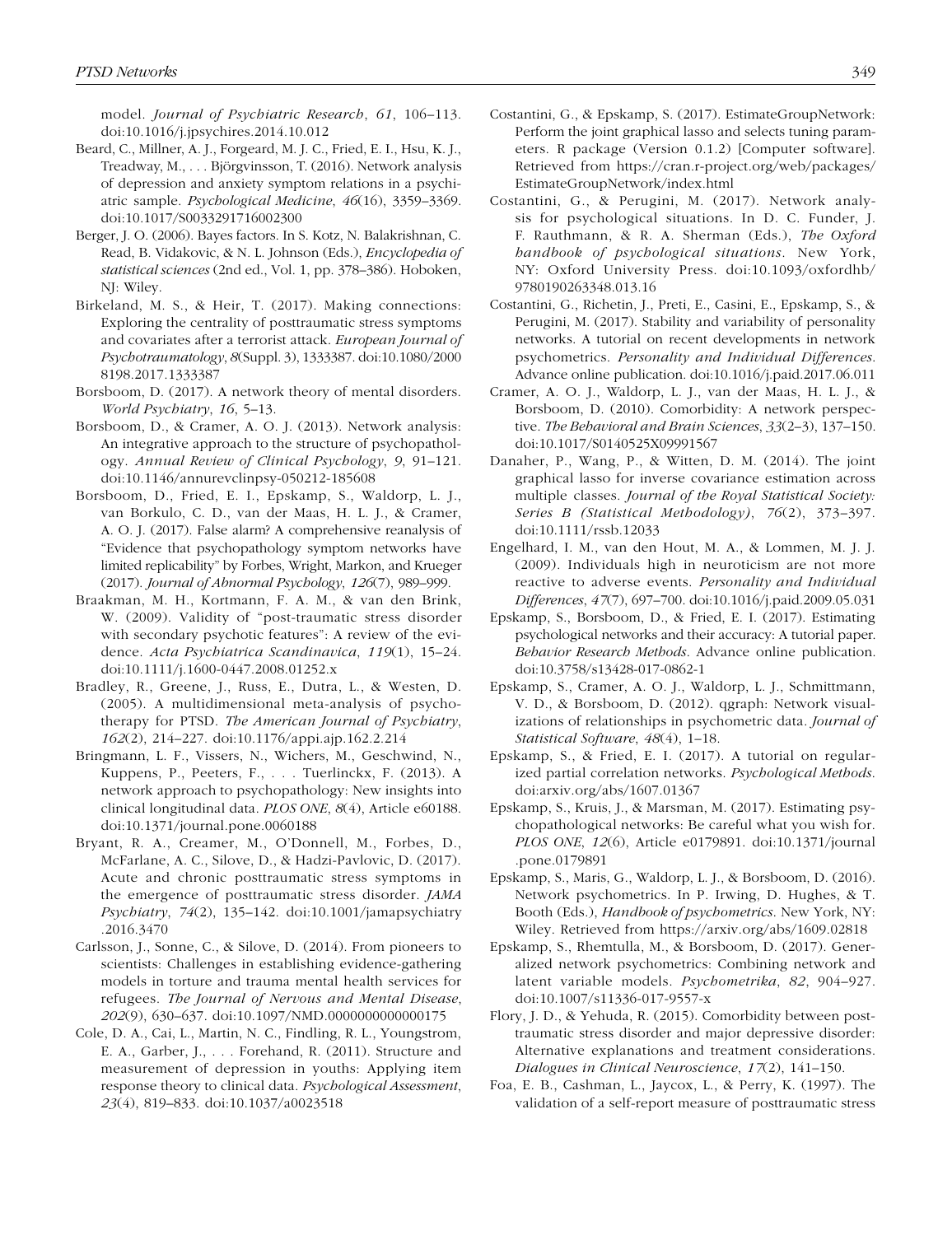disorder: The Posttraumatic Diagnostic Scale. *Psychological Assessment*, *9*(4), 445–451. doi:10.1037/1040-3590.9.4.445

- Forbes, D., Lockwood, E., Elhai, J. D., Creamer, M., Bryant, R., McFarlane, A., . . . O'Donnell, M. (2015). An evaluation of the *DSM-5* factor structure for posttraumatic stress disorder in survivors of traumatic injury. *Journal of Anxiety Disorders*, *29*, 43–51. doi:10.1016/j.janxdis.2014.11.004
- Forbes, M. K., Wright, A. G. C., Markon, K. E., & Krueger, R. F. (2017a). Evidence that psychopathology symptom networks have limited replicability. *Journal of Abnormal Psychology*, *126*(7), 969–988.
- Forbes, M. K., Wright, A. G. C., Markon, E. K., & Krueger, R. F. (2017b). Further evidence that psychopathology networks have limited replicability and utility: Response to Borsboom et al. (2017) and Steinley et al. (2017). *Journal of Abnormal Psychology*, *126*(7), 1011–1016.
- Forbush, K. T., Siew, C. S. Q., & Vitevitch, M. S. (2016). Application of network analysis to identify interactive systems of eating disorder psychopathology. *Psychological Medicine*, *46*(12), 2667–2677. doi:10.1017/ S003329171600012X
- Frewen, P. A., Schmittmann, V. D., Bringmann, L. F., & Borsboom, D. (2013). Perceived causal relations between anxiety, posttraumatic stress and depression: Extension to moderation, mediation, and network analysis. *European Journal of Psychotraumatology*, *4*, 20656. doi:10.3402/ ejpt.v4i0.20656
- Fried, E. I., & Cramer, A. O. J. (2017). Moving forward: Challenges and directions for psychopathological network theory and methodology. *Perspectives on Psychological Science*, *12*, 999–1020. doi:10.1177/1745691617705892
- Fried, E. I., Epskamp, S., Nesse, R. M., Tuerlinckx, F., & Borsboom, D. (2016). What are "good" depression symptoms? Comparing the centrality of *DSM* and non-*DSM* symptoms of depression in a network analysis. *Journal of Affective Disorders*, *189*, 314–320. doi:10.1016/j.jad .2015.09.005
- Fried, E. I., van Borkulo, C. D., Cramer, A. O. J., Boschloo, L., Schoevers, R. A., & Borsboom, D. (2017). Mental disorders as networks of problems: A review of recent insights. *Social Psychiatry and Psychiatric Epidemiology*, *52*(1), 1–10. doi:10.1007/s00127-016-1319-z
- Friedman, J., Hastie, T., & Tibshirani, R. (2008). Sparse inverse covariance estimation with the graphical lasso. *Biostatistics*, *9*, 432–441. doi:10.1093/biostatistics/kxm045
- Gaudiano, B. A., & Zimmerman, M. (2010). Evaluation of evidence for the psychotic subtyping of post-traumatic stress disorder. *The British Journal of Psychiatry*, *197*(4), 326–327. doi:10.1192/bjp.bp.110.078824
- Gullion, C. M., & Rush, A. J. (1998). Toward a generalizable model of symptoms in major depressive disorder. *Biological Psychiatry*, *44*(10), 959–972. doi:10.1016/ S0006-3223(98)00235-2
- Haslbeck, J. M. B., & Fried, E. I. (2017). How predictable are symptoms in psychopathological networks? A reanalysis of 18 published datasets. *Psychological Medicine*, *47*(16), 2767–2776. doi:10.1017/S0033291717001258
- Hayes, A. M., Yasinski, C., Ben Barnes, J., & Bockting, C. L. H. (2015). Network destabilization and transition in

depression: New methods for studying the dynamics of therapeutic change. *Clinical Psychology Review*, *41*, 27– 39. doi:10.1016/j.cpr.2015.06.007

- Isvoranu, A.-M., Borsboom, D., van Os, J., & Guloksuz, S. (2016). A network approach to environmental impact in psychotic disorder: Brief theoretical framework. *Schizophrenia Bulletin*, *42*(4), 870–873. doi:10.1093/sch bul/sbw049
- Karstoft, K. I., Andersen, S. B., Bertelsen, M., & Madsen, T. (2014). Diagnostic accuracy of the Posttraumatic Stress Disorder Checklist–Civilian Version in a representative military sample. *Psychological Assessment*, *26*(1), 321–325. doi:10.1037/a0034889
- Kelley, L., Weathers, F., McDevitt-Murphy, M. E., Eakin, D., & Flood, A. (2009). A comparison of PTSD symptom patterns in three types of civilian trauma. *Journal of Traumatic Stress*, *22*(3), 227–235. doi:10.1002/jts
- Kessler, R. C., Sonnega, A., Bromet, E., Hughes, M., & Nelson, C. B. (1995). Posttraumatic stress disorder in the National Comorbidity Survey. *Archives of General Psychiatry*, *52*(12), 1048–1060. doi:10.1001/arch psyc.1995.03950240066012
- Knefel, M., Tran, U. S., & Lueger-Schuster, B. (2016). The association of posttraumatic stress disorder, complex posttraumatic stress disorder, and borderline personality disorder from a network analytical perspective. *Journal of Anxiety Disorders*, *43*, 70–78. doi:10.1016/j.janxdis.2016.09.002
- Krueger, R. F., Chentsova-Dutton, Y. E., Markon, K. E., Goldberg, D., & Ormel, J. (2003). A cross-cultural study of the structure of comorbidity among common psychopathological syndromes in the general health care setting. *Journal of Abnormal Psychology*, *112*(3), 437–447. doi:10.1037/0021-843X.112.3.437
- Kruis, J., & Maris, G. (2016). Three representations of the Ising model. *Scientific Reports*, *6*, 34175. doi:10.1038/srep34175
- Lauritzen, S. L. (1996). *Graphical models*. Gloucestershire, England: Clarendon Press.
- Marsella, A. J., Matthew, J., Friedman, M. J., Gerrity, E., & Scurfield, R. M. (1996). *Ethnocultural aspects of posttraumatic stress disorders: Issues, research and applications*. Washington, DC: American Psychological Association.
- McNally, R. J. (2009). Can we fix PTSD in *DSM-V*? *Depression and Anxiety*, *26*(7), 597–600. doi:10.1002/da.20586
- McNally, R. J. (2016). Can network analysis transform psychopathology? *Behaviour Research and Therapy*. doi:10.1016/j.brat.2016.06.006
- McNally, R. J., Robinaugh, D. J., Wu, G. W. Y., Wang, L., Deserno, M. K., & Borsboom, D. (2015). Mental disorders as causal systems: A network approach to posttraumatic stress disorder. *Clinical Psychological Science*, *3*(3), 836–849.
- Mitchell, K. S., Wolf, E. J., Bovin, M. J., Lee, L. O., Green, J. D., Raymond, C., . . . Marx, B. P. (2017). Network models of DSM-5 posttraumatic stress disorder: Implications for ICD-11. *Journal of Abnormal Psychology*, *126*(3), 355–366.
- Mollica, R., Caspi-Yavin, Y., Bollini, P., Truong, T., Tor, S., & Lavelle, J. (1992). The Harvard Trauma Questionnaire: Adapting a cross-cultural instrument for measuring torture, trauma and posttraumatic stress disorder in Iraqi refugees. *The Journal of Nervous & Mental Disease*, *180*(2), 111–116.